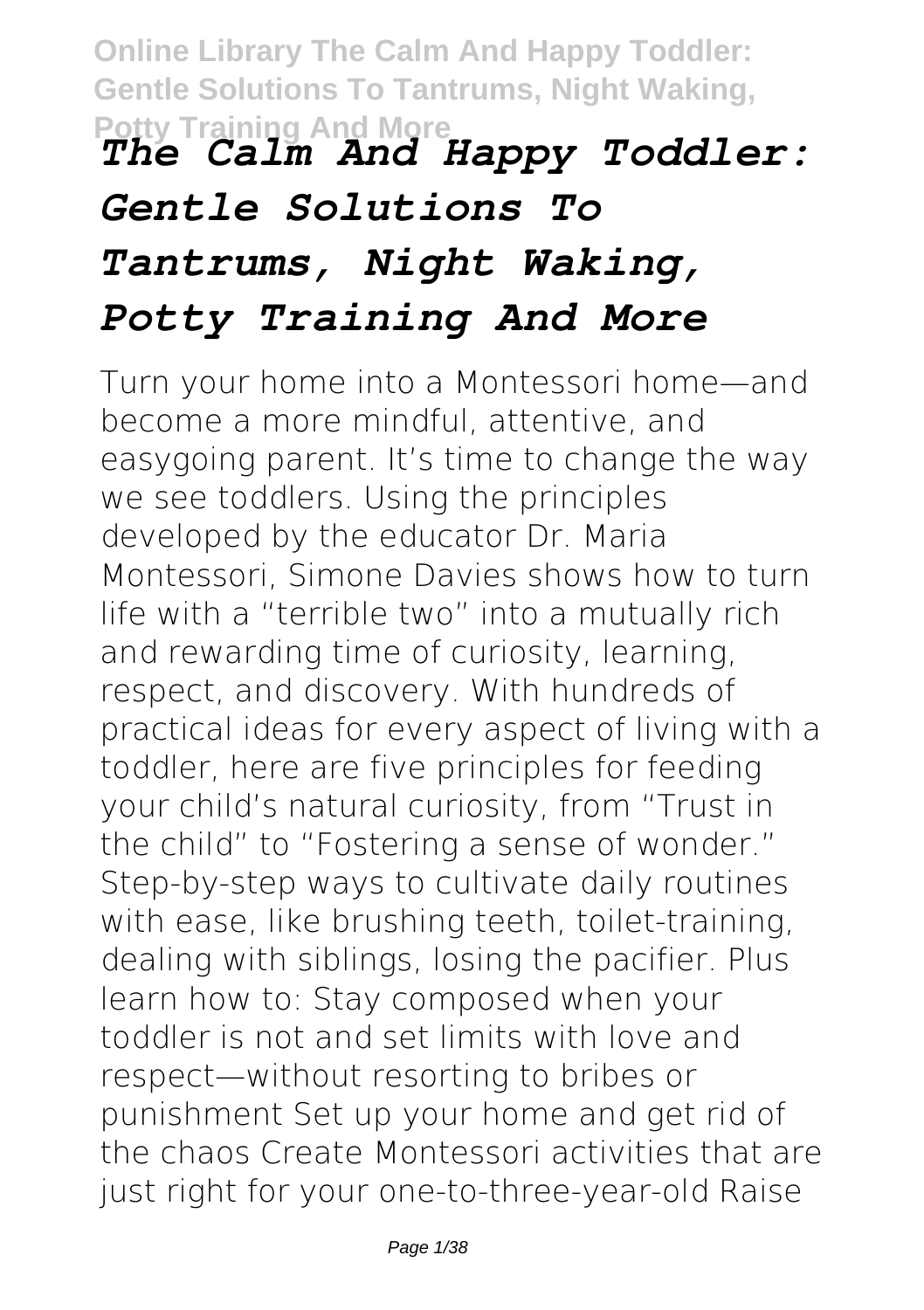Potty Training And Morean and Morean exploring the world around them See the world through your toddler's eyes and be surprised and delighted by their perspective Be your child's guide—and truly celebrate every stage The No. 1 bestseller and must-have guide to confident baby and toddler care from the UK's most trusted nanny. Jo Frost shares her wealth of knowledge and years of experience to help you raise your toddler with confidence and give him or her the best start in life. Packed with practical advice, reassurance and simple yet effective techniques to help you deal with all the challenges that raising a toddler involves, Jo will give you the confidence and the know-how to raise a happy and contented toddler. She addresses common battlegrounds, such as mealtimes, dressing, sleeping and potty training, and takes you step-by-step through her tried-andtested techniques to deal with them simply, patiently and effectively. Jo also offers guidance on how to plan your toddler's day hour by hour to ensure he or she is getting the right balance of stimulation and relaxation, offers support and guidance for working and single parents, and shows again and again that far from being an exhausting challenge, the toddler years are the most fun, Page 2/38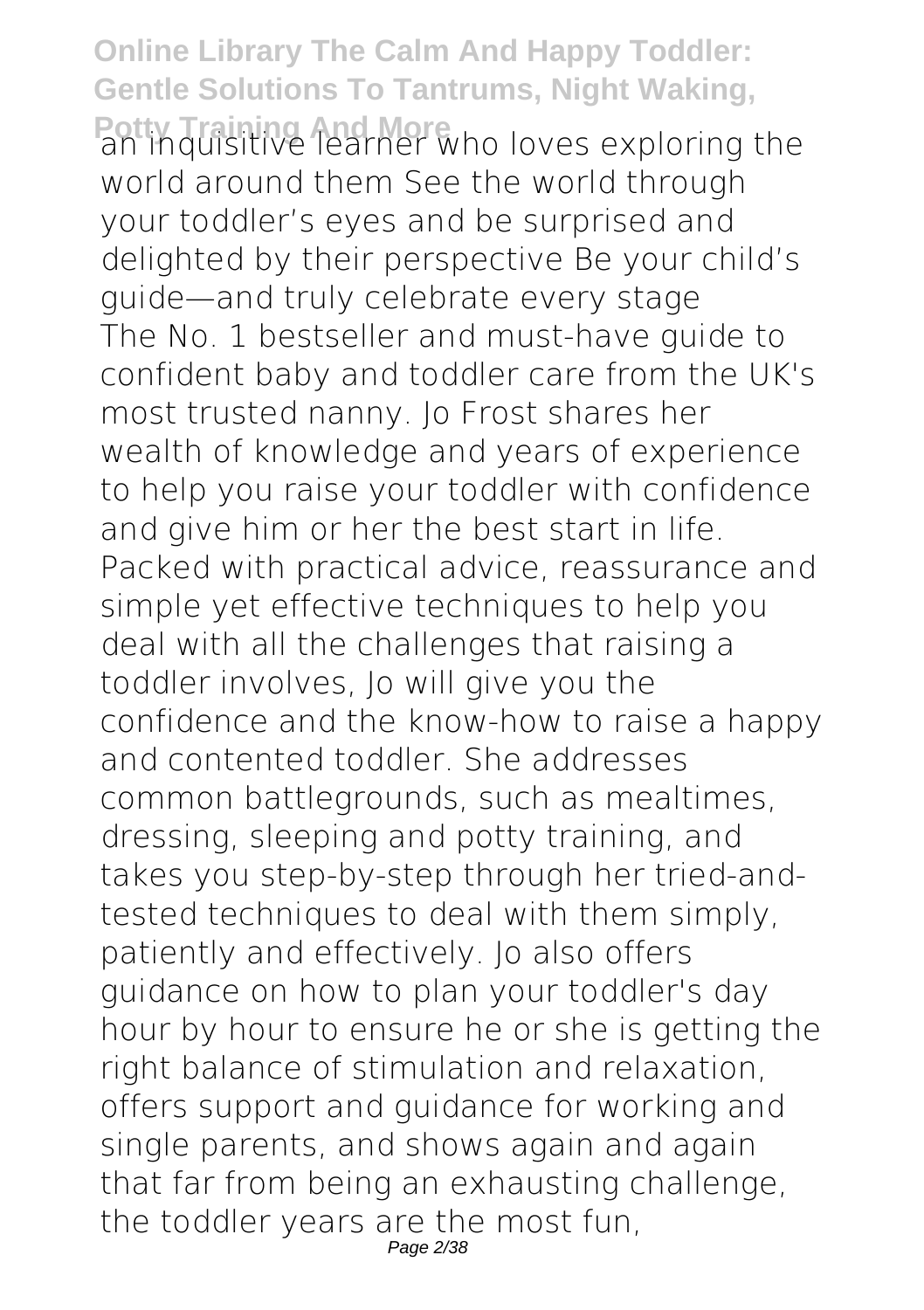Potty Training And More<br>entertaining and unique years to be cherished and enjoyed.

"Most parents of toddlers and preschoolers know a thing or two about tantrums--those epic meltdowns that seem to come out of nowhere. Even though tantrums can be part of "normal" toddler behavior, they are maddening, stressful, and exhausting. What can parents do to help everyone step back and calm down? With candor and wit, Rebecca Schrag Hershberg, psychologist and mom of two, explains the science behind why tantrums occur and what parents might unintentionally be doing to encourage them. She offers a customizable plan for nipping blowups in the bud while fostering healthy development and deeper parent-child connections. Imagine family life with equal measures of love and limits--and less drama"-- With all the parenting information out there and the constant pressure to be the "perfect" parent, it seems as if many parents have lost track of one very important piece of the parenting puzzle: raising happy kids. Parenting today has gotten far too complicated. It's never been the easiest job in the world, but with all the "parenting advice" parents are met with at every corner, it's hard not to become bewildered. It seems that in Page 3/38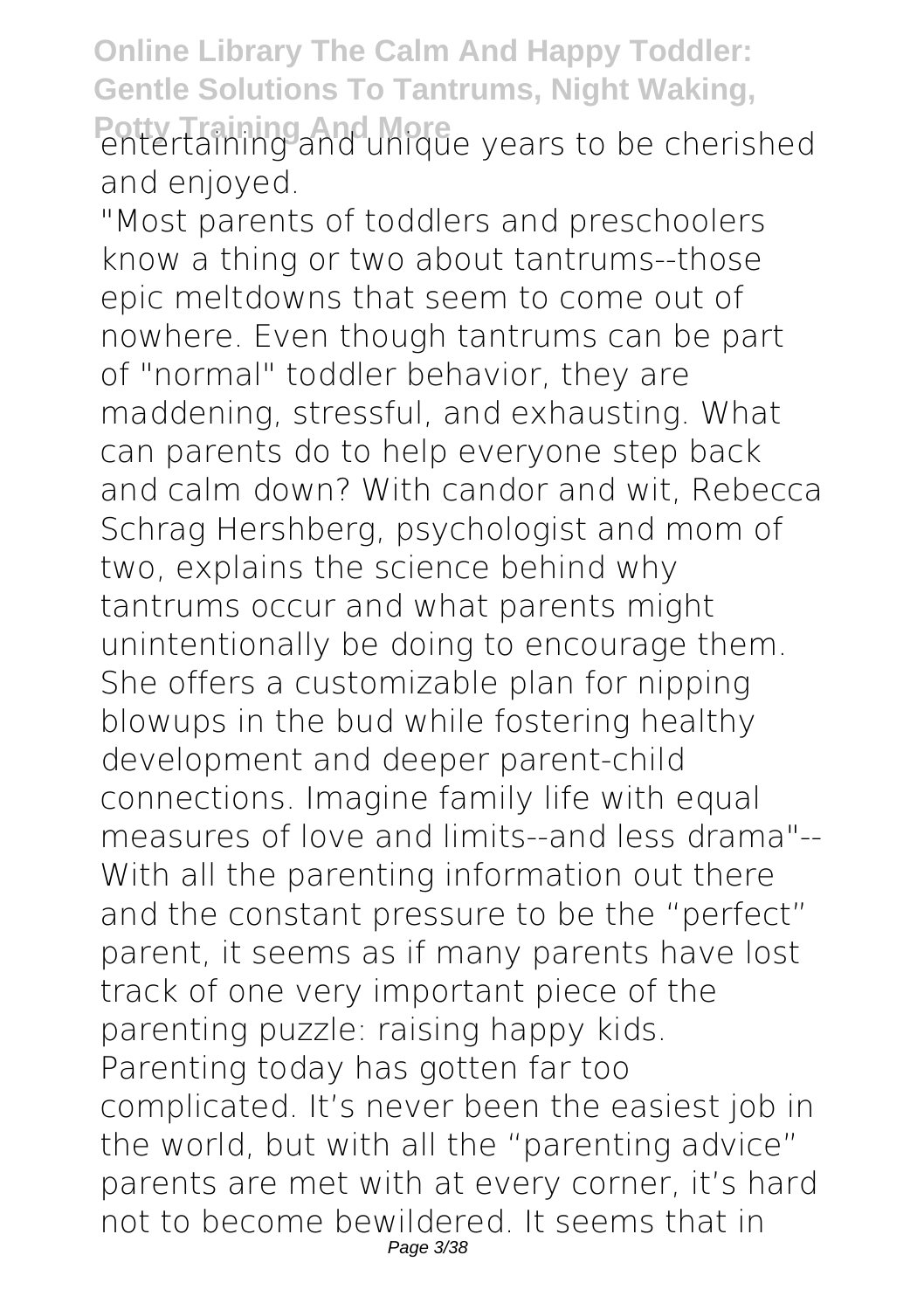Potty Training And More deal simpler. You made sure there was dinner on the table and the kids got to school on time and no one set anything on fire, and you called it a success. But today everybody has a different method for dealing with the madness--attachment parenting, free-range parenting, mindful parenting. And who is to say one is more right or better than another? How do you choose? The truth is that whatever drumbeat you march to, all parents would agree that we just want our kids to be happy. It seems like a nobrainer, right? But in the face of all the many parenting theories out there, happiness feels like it has become incidental. That's where The Happy Kid Handbook by child and adolescent psychotherapist and parenting expert Katie Hurley comes in. She shows parents how happiness is the key to raising confident, capable children. It's not about giving in every time your child wants something so they won't feel bad when you say no, or making sure that they're taking that art class, and the ballet class, and the soccer class (to help with their creativity and their coordination and all that excess energy). Happiness is about parenting the individual, because not every child is the same, and not every child will respond to parenting the same Page 4/38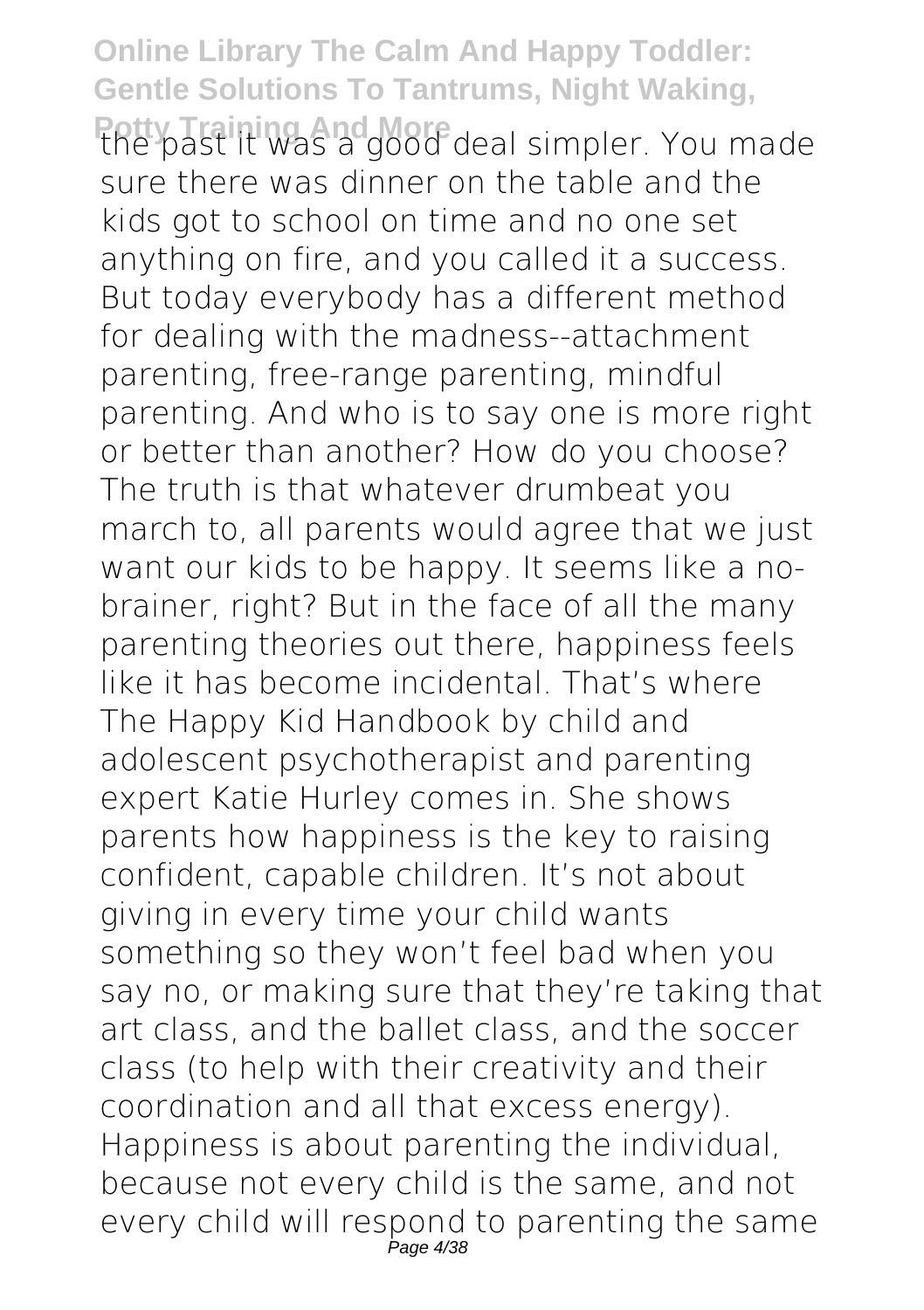Potty. By exploring the differences among introverts, extroverts, and everything in between, this definitive guide to parenting offers parents the specific strategies they need to meet their child exactly where he or she needs to be met from a social-emotional perspective. A back-to-basics guide to parenting, The Happy Kid Handbook is a musthave for any parent hoping to be the best parent they can be.

Overflowing with intelligence and good common sense, this comprehensive guide provides clear explanations and useful guidelines on everything a parent might want to know about the second and third years of their child's life. On a month-by-month basis, WHAT TO EXPECT THE TODDLER YEARS explains what a toddler will be able to do at that age, and what to expect in the months ahead. Featuring topics from potty-training to sleeping problems, disciplining to how to encourage learning and thinking, this book covers it all - including invaluable advice on how parents can make time for themselves in the midst of it all. Answering parents' questions such as 'How can I get my toddler talking?' and 'My toddler is a fussy eater - how can I be sure he's eating what he should?', WHAT TO EXPECT THE TODDLER YEARS is an Page 5/38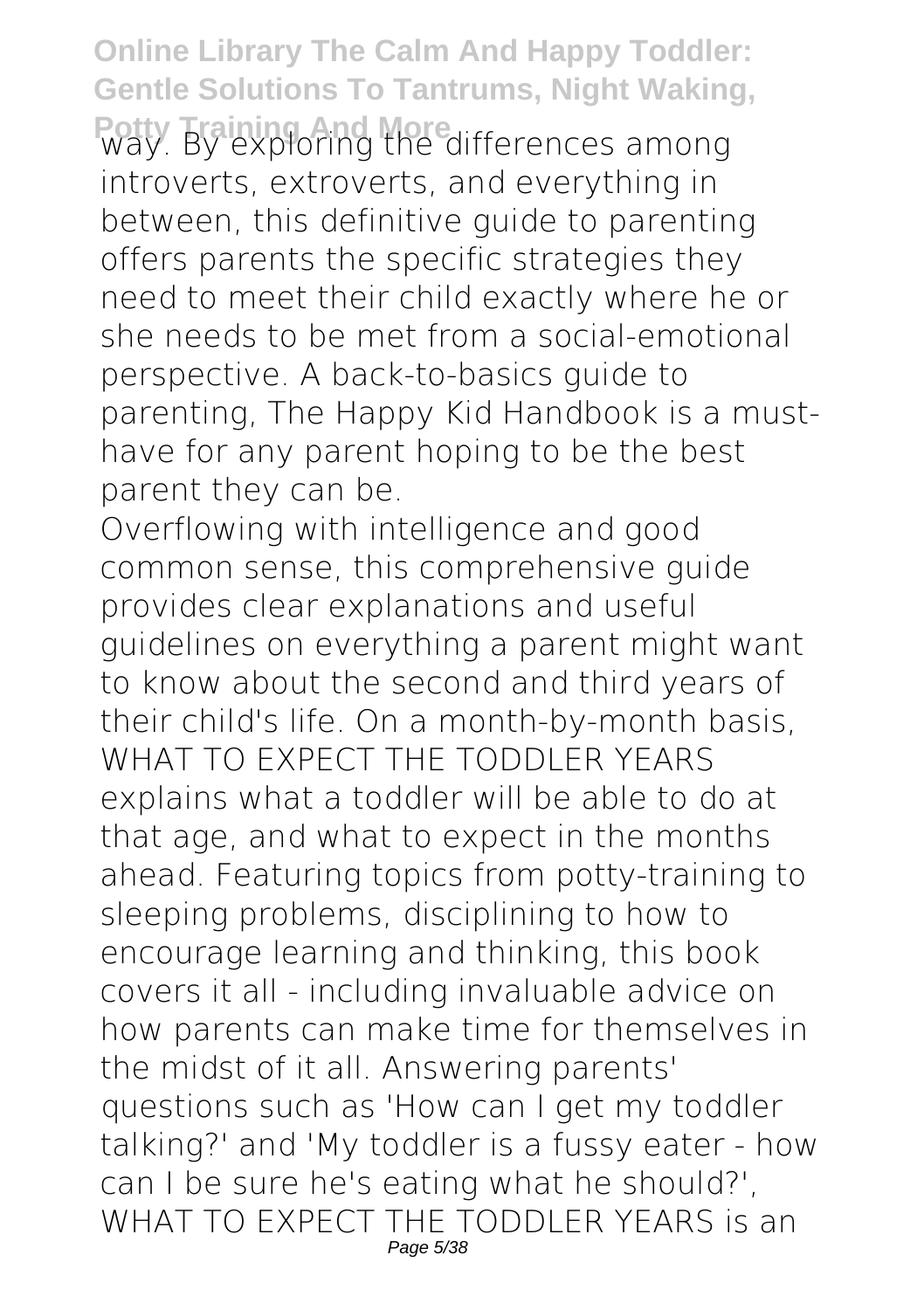**Online Library The Calm And Happy Toddler: Gentle Solutions To Tantrums, Night Waking,** Potty Training And Keeping a toddler safe, healthy and - above all - happy. No Bad Kids: Toddler Discipline Without Shame Supporting Parents of Children Ages 0-8 How to Talk So Little Kids Will Listen The Blissful Baby Expert Why Is My Child in Charge? Calm-Down Time Raising Happy Children For Dummies A must-have resource for anyone who lives or works with young kids, with an introduction by Adele Faber, coauthor of How to Talk So Kids Will Listen & Listen So Kids Will Talk, the international mega-bestseller The Boston Globe dubbed "The Parenting Bible." For over thirty-five years, parents have turned to How to Talk So Kids Will Listen & Listen So Kids Will Talk for its respectful and effective solutions to the unending challenges of raising children. Now, in response to growing demand, Adele's daughter, Joanna Faber, along with Julie King, tailor How to Talk's powerful communication skills to children ages two to seven. Faber and King, each a parenting expert in her own right, Page 6/38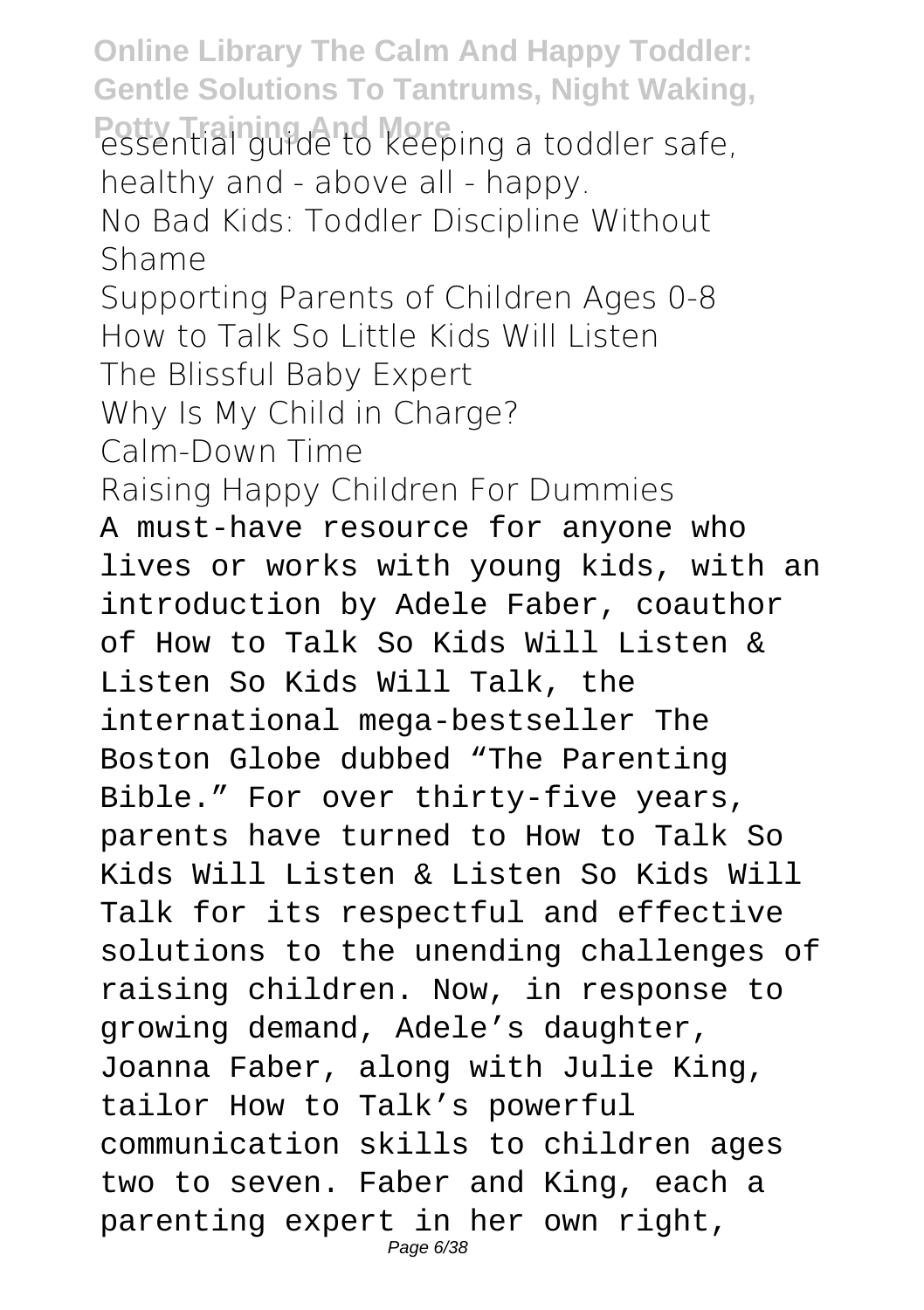#### **Online Library The Calm And Happy Toddler: Gentle Solutions To Tantrums, Night Waking,** Potty Training And More<br>share their wisdom accumulated over

years of conducting How To Talk workshops with parents and a broad variety of professionals. With a lively combination of storytelling, cartoons, and fly-on-the-wall discussions from their workshops, they provide concrete tools and tips that will transform your relationship with the young kids in your life. What do you do with a little kid who…won't brush her teeth…screams in his car seat…pinches the baby...refuses to eat vegetables…throws books in the library...runs rampant in the supermarket? Organized according to common challenges and conflicts, this book is an essential emergency firstaid manual of communication strategies, including a chapter that addresses the special needs of children with sensory processing and autism spectrum disorders. This user-friendly guide will empower parents and caregivers of young children to forge rewarding, joyful relationships with terrible twoyear-olds, truculent three-year-olds, ferocious four-year-olds, foolhardy five-year-olds, self-centered six-yearolds, and the occasional semi-civilized Page 7/38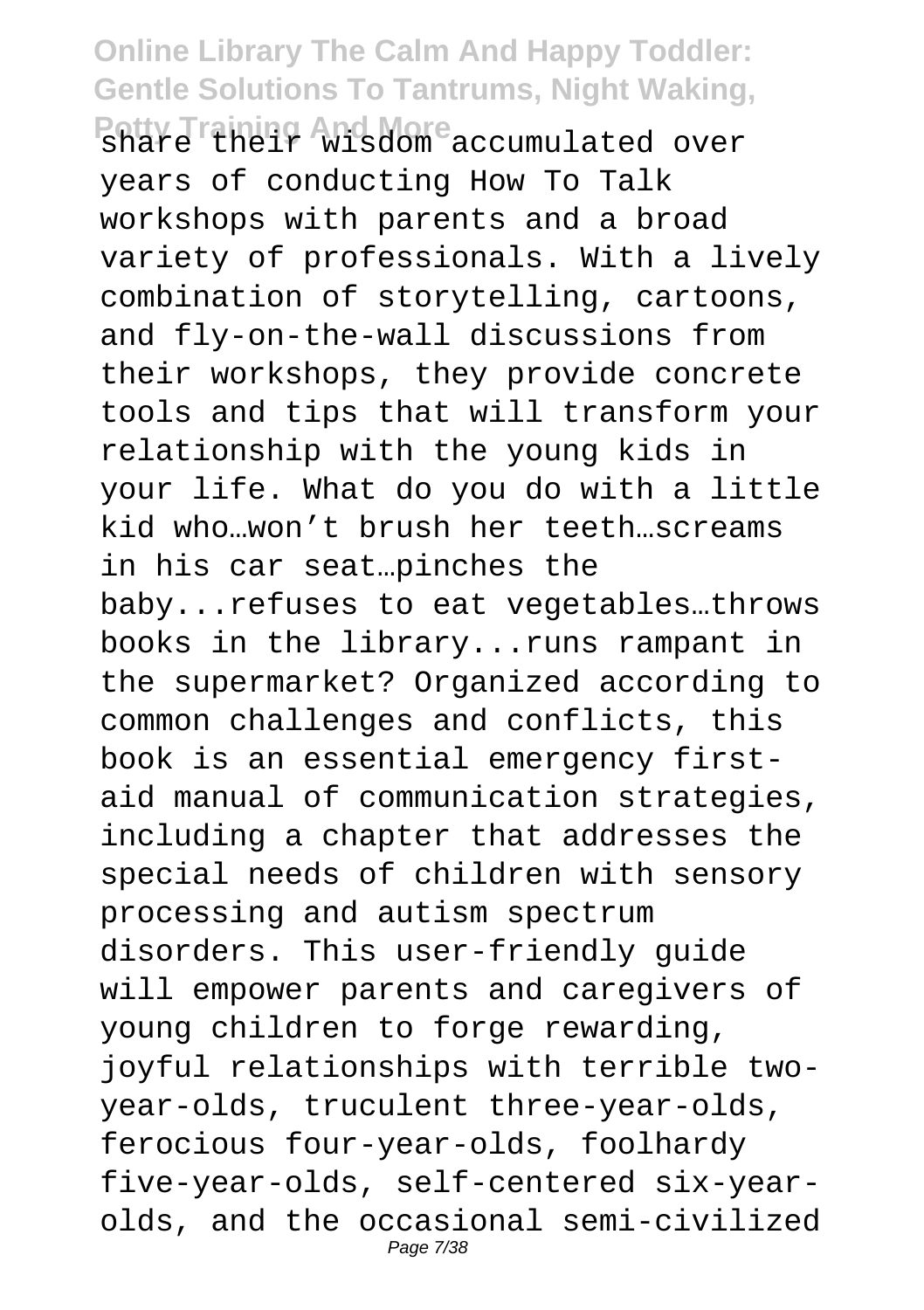**Potty Training And More** seven-year-old. And, it will help little kids grow into self-reliant big kids who are cooperative and connected to their parents, teachers, siblings, and peers.

"Dr. Phelan's strategies have seen a resurgence in the parenting world. Maybe that's why you feel like everywhere you go, you keep overhearing other moms say to their misbehaving children, 'That's one. That's two. That's three.' And then you watch in disbelief as their kid actually stops!" — PopSugar Moms Are you the parent of a strong-willed child? Is bedtime a nightly battle? Are you looking to discipline without stress? Since kids don't come with a manual, 1-2-3 Magic is the next best thing. Dr. Thomas Phelan has developed a quick, simple and scientifically proven way to parent that actually works! Using his signature 1-2-3 counting method, Dr. Phelan helps parents to curb obnoxious behaviors like tantrums and meltdowns, whining and pouting, talking back, sibling rivalry and more in toddlers, preschoolers and middle schoolers. He guides parents through drama-free Page 8/38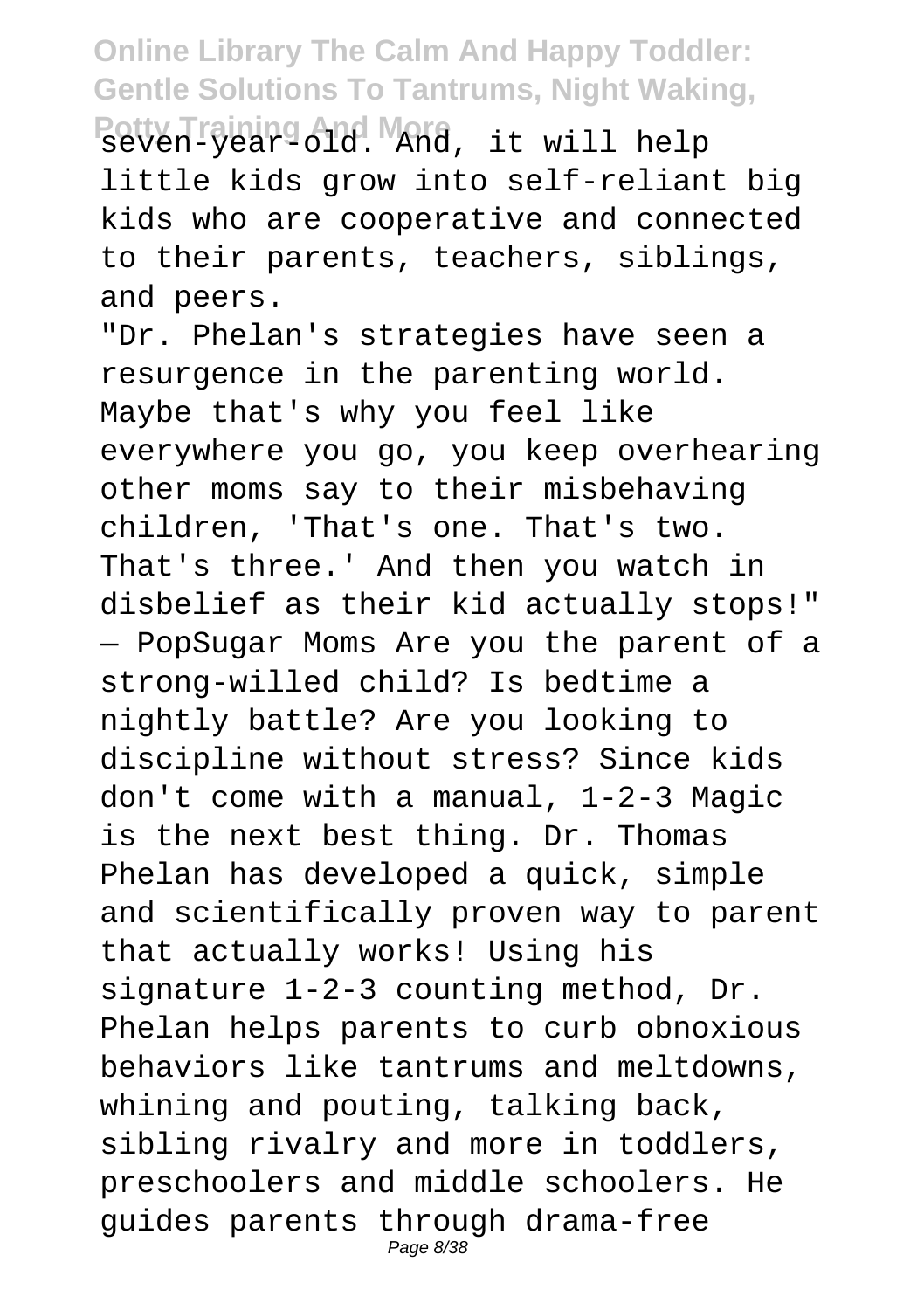Potty Training And More<br>discipline methods that include handling time outs in public, the appropriate length of a time out, and what to do if your child resists the time out. Dr. Phelan also covers how to establish positive routines around bedtime, dinnertime, homework and getting up and out in the morning, and tips for strengthening your relationship with your kids. For decades, millions of parents from all over the world have used the awardwinning 1-2-3 Magic technique to raise happier families and put the fun back into parenting. 1-2-3 Magic is one of Healthline's Best Parenting Books of 2017, a 2016 Mom's Choice Award Winner, a 2016 National Parenting Product Award Winner and a 2016 Family Choice Award Winner.

This sensitive, empathetic, full-color activity book is perfectly designed to help children discuss and process their feelings. Developed in consultation with professional child therapist Dr. Katherine O'Connell, this selection of 30+ drawing, coloring and puzzlesolving activities offer a chance for all children to explore and express Page  $9/38$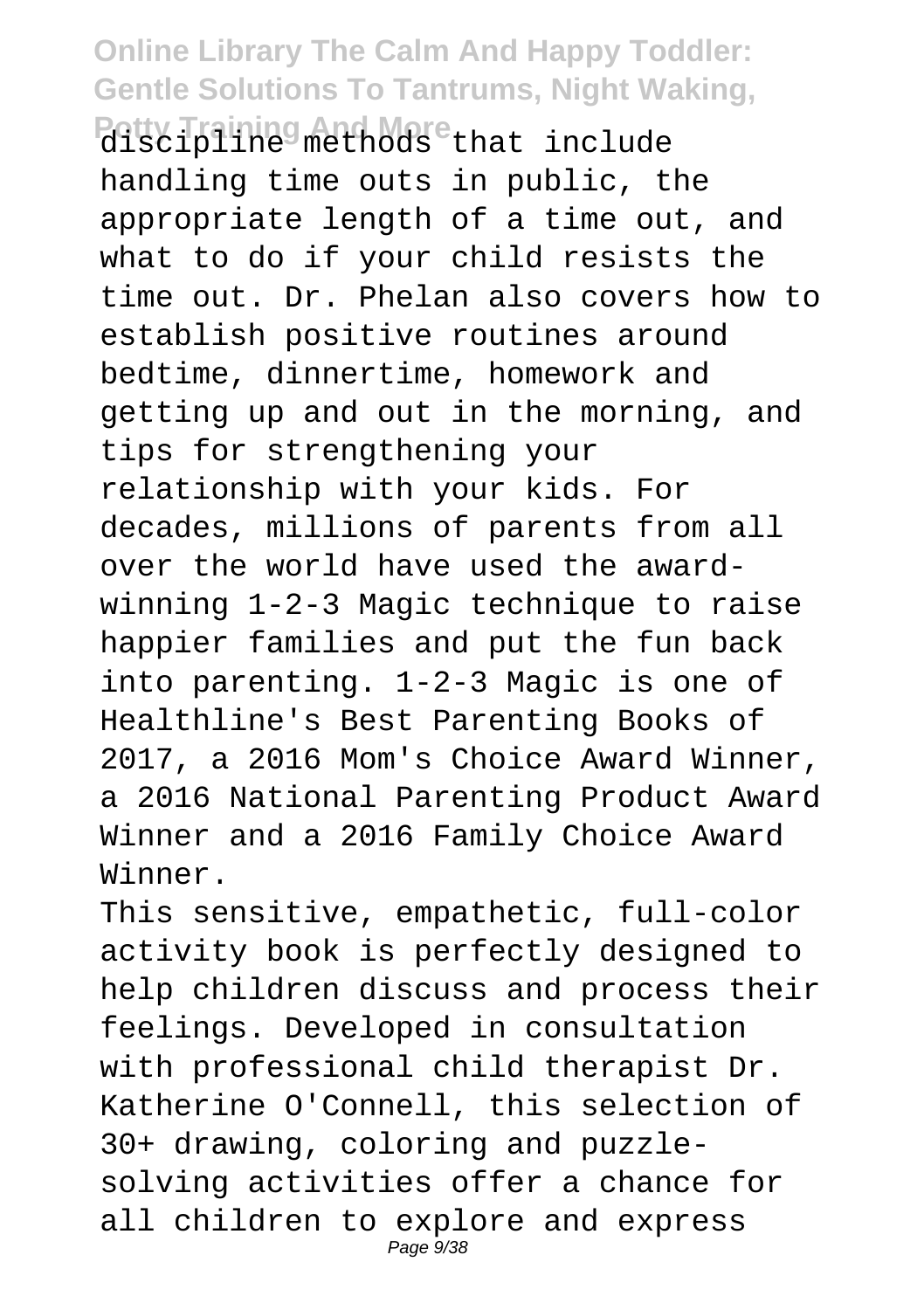Potty Training And More<br>emotions in a safe way. Accompanied by wonderful watercolor illustrations by Mel Howells, these activities include: \* Making a list of the sounds you hear in nature \* Drawing around your hand, and writing 5 things that make you calm on the fingers \* Writing calming phrases on slips of paper and putting them in a jar to pull out when needing reassurance. Each fun activity builds resilience, releases inner calm, improves understanding or emotions and encourages positivity. Perfect for kids age  $6+$ .

Gentle Parenting is mainstream, accessible and backed by science. It is parenting with empathy, respect, understanding and boundaries. In The Gentle Parenting Book, Sarah Ockwell-Smith provides a trustworthy combination of 'what to expect' type information and gentle parenting solutions to the most common challenges faced by parents of young children. Sarah addresses a wide variety of topics including: coping with crying babies; introducing solid foods and creating healthy eating habits; potty training; starting nursery; starting Page 10/38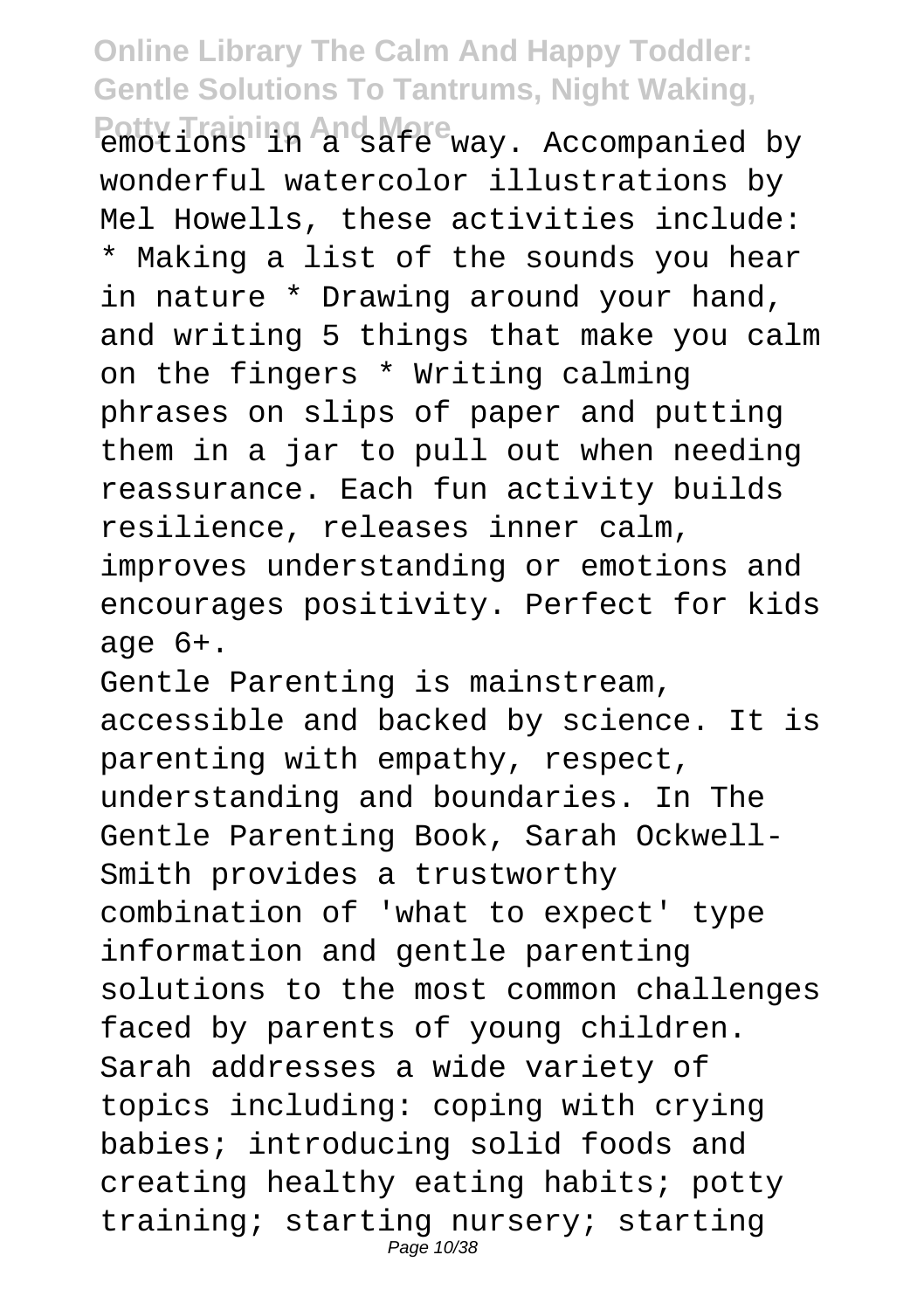Potty Training And Walfi homework; coping with bullying; sibling rivalry; tantrums; whining; sulking; aggressive behaviour and much more. In addition the book provides much needed comprehensive information on how to change to a more gentle parenting style for those parents who may have previously been using a more authoritarian style.

Toddlerhood is often the most exciting yet challenging phase of childhood. Your child starts to develop its own distinct personality and leaves much of its "baby" characteristics behind.Research shows that providing a play environment that is conducive to learning during toddlerhood is crucial to the child's physical and mental development. At Kidmastermind, we know this only too well. That's why we applied our experience of over 40 years of working with children to create "Happy Toddlers" especially for busy

parents. "Happy Toddlers" has 70 easy to implement activities specifically targeted at busy parents who want to provide the best play-based approach to social, physical and emotional Page 11/38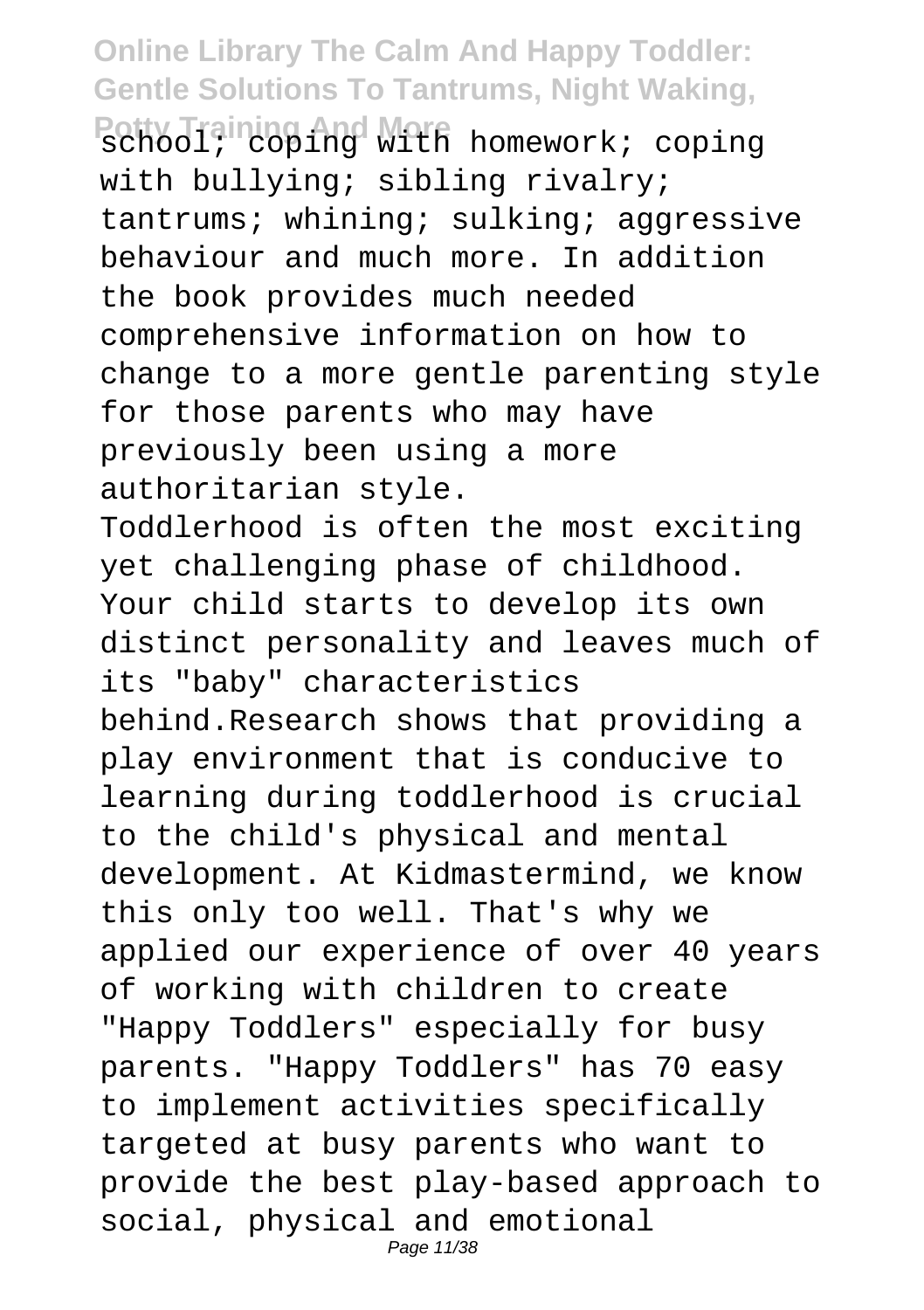Potty Training And More<br>development. Covering literacy, math, motor and cognitive development among others, "Happy Toddlers", written by Beth Price BS, Early Childhood, Wendy Bundgaard, MED Early Childhood and Rachel Miller, Master of Education provides activities that develop 7 crucial areas in toddlers.About Kidmastermind:Kidmastermind is an educational environment that provides parents with the best tools for the development of their child. Our goal is to make educational games between parents and children as popular as the morning jog. Right from personalized curriculum for parents to engaging games for children, KidMastermind provides the very best of learning and development for children of various ages. The Danish Way of Parenting How to Raise Joyful Children in a Stressful World Activities to Help When You're Feeling Anxious Happy You, Happy Family The Calm Coloring Book

The groundbreaking quide for parents with children aged 0-5: THE #1 SUNDAY Page 12/38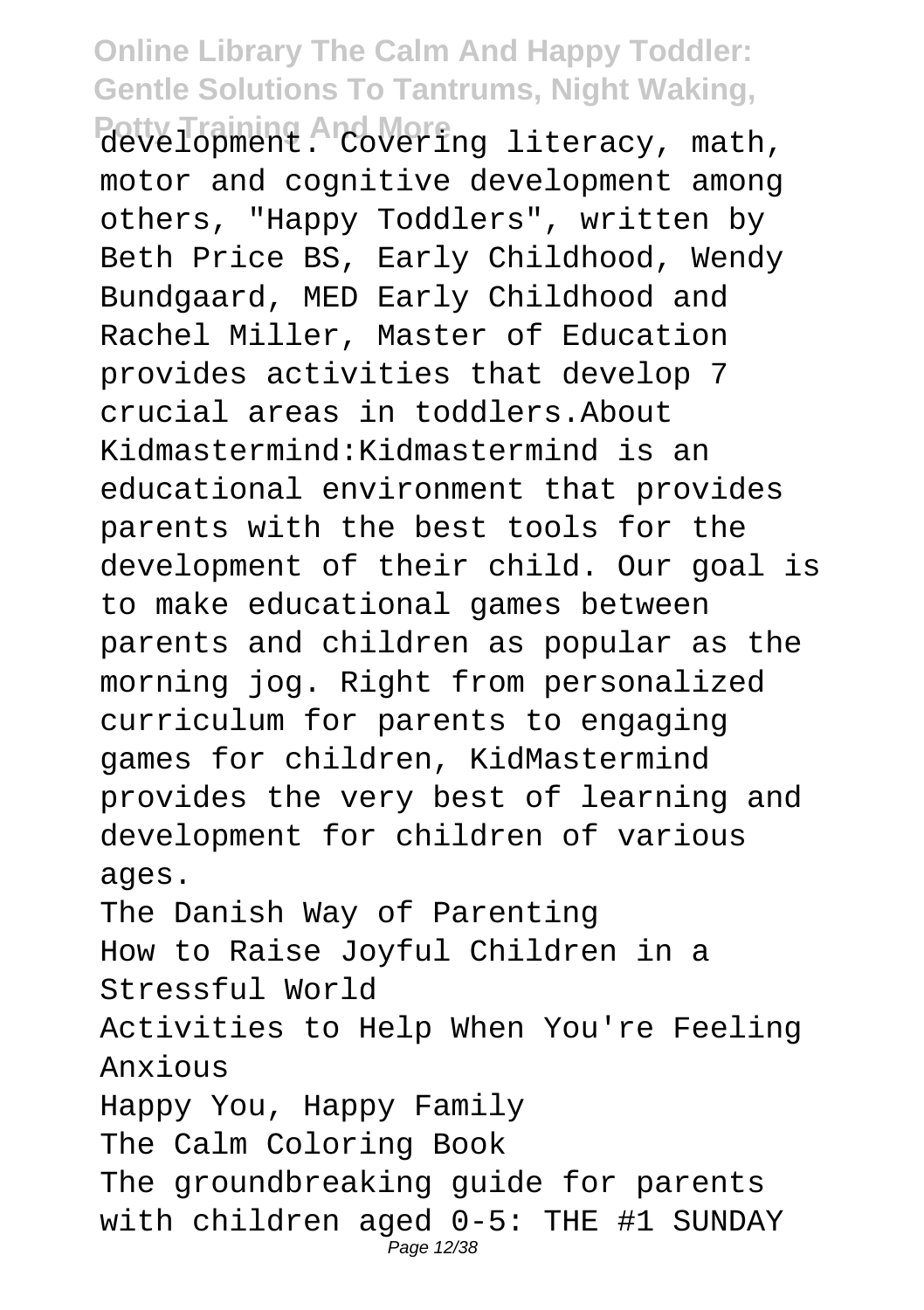#### **Online Library The Calm And Happy Toddler: Gentle Solutions To Tantrums, Night Waking, Potty Training And More**

The Contented Baby with Toddler Book **You want to be a loving parent who guides your kids towards a life of happiness and success. But the chaos of parenting life leaves you feeling overwhelmed, stressed, or just vaguely annoyed all the time. (Or maybe it's not so vague.) With this practical guide for busy parents and a bonus printable workbook, you'll know how to: \* Stop feeling overwhelmed. Get a handle on the swirling chaos of to-do items and appointments and "should"s in your head. \* Set yourself up for a happy day, every day. Find out the ingredients you need in your day in order to become your happiest self. \* Catch yourself before you lose your cool. Learn what to do when you lose your patience with a temper-taming toolkit of proven tools to get you back on track. \* Heal after the storm. For the days when you do lose your cool, you'll get the exact steps to flush the bad mojo from your body and repair the relationship with your child (or your partner). This book gives you the best science-backed tools that you need as a busy parent to become your happiest self. Are you feeling overwhelmed? Exhausted from inevitable tantrums, picky eating, toilet-training mishaps, sleep problems,** Page 13/38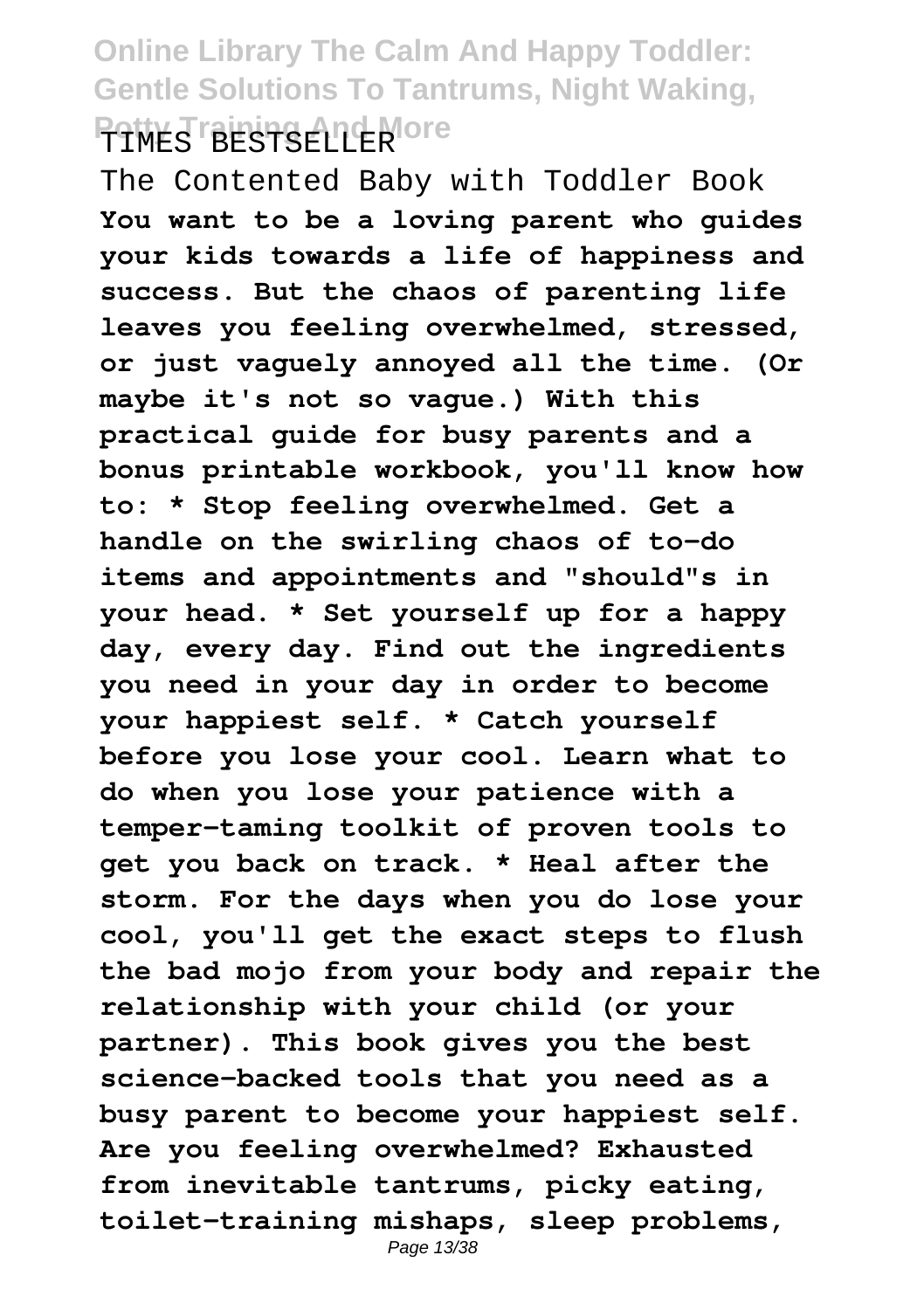**Potty Training And More and random acts of defiance that come with raising a toddler? Parenting is the hardest job you'll ever have and these earliest days are some of the most difficult. Long before your child reaches their teenage years, they will begin to take those first steps towards independence. As they grow, they begin testing boundaries in new and often frustrating ways. The Parenting Handbook to Discipline Your Toddler teaches you how to navigate this difficult time with compassion and calm. With this book, you will learn: Why setting boundaries and rules are so important How to set those rules at each stage of your child's development What kinds of discipline are best suited to your child's personality Why toddler's don't listen and how to communicate in a way they will understand How to encourage independence without defiance Why finding your calm is the most important skill you can learn Strengthen your bond with your child while providing them with firm yet supportive boundaries! Even if you're a first time parent with no experience handling your child's most challenging and yet most important years, The Parenting Handbook to Discipline Your Toddler can help you keep calm and develop a disciplinary strategy to raise healthy,**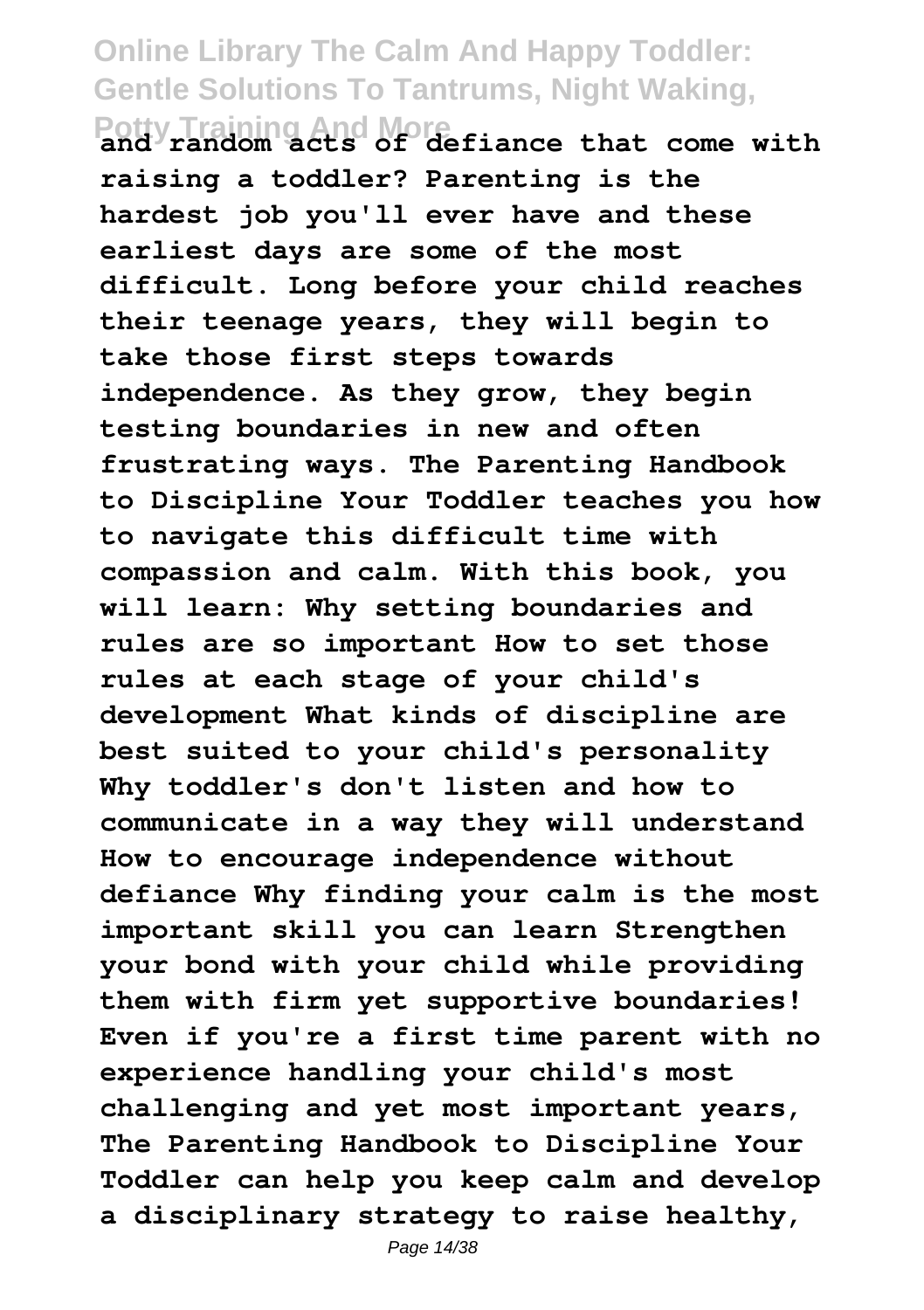**Potty Training And More happy children. As parents, every choice we make affects our children's development and whom they grow up to be. Are you ready to learn a better, calmer way to raise yours? Scroll up and click the buy button now!**

**A groundbreaking guide to raising responsible, capable, happy kids Based on the latest research on brain development and extensive clinical experience with parents, Dr. Laura Markham's approach is as simple as it is effective. Her message: Fostering emotional connection with your child creates real and lasting change. When you have that vital connection, you don't need to threaten, nag, plead, bribe—or even punish. This remarkable guide will help parents better understand their own emotions—and get them in check—so they can parent with healthy limits, empathy, and clear communication to raise a self-disciplined child. Step-bystep examples give solutions and kidtested phrasing for parents of toddlers right through the elementary years. If you're tired of power struggles, tantrums, and searching for the right "consequence," look no further. You're about to discover the practical tools you need to transform your parenting in a positive, proven way. This delightful book offers a wide and**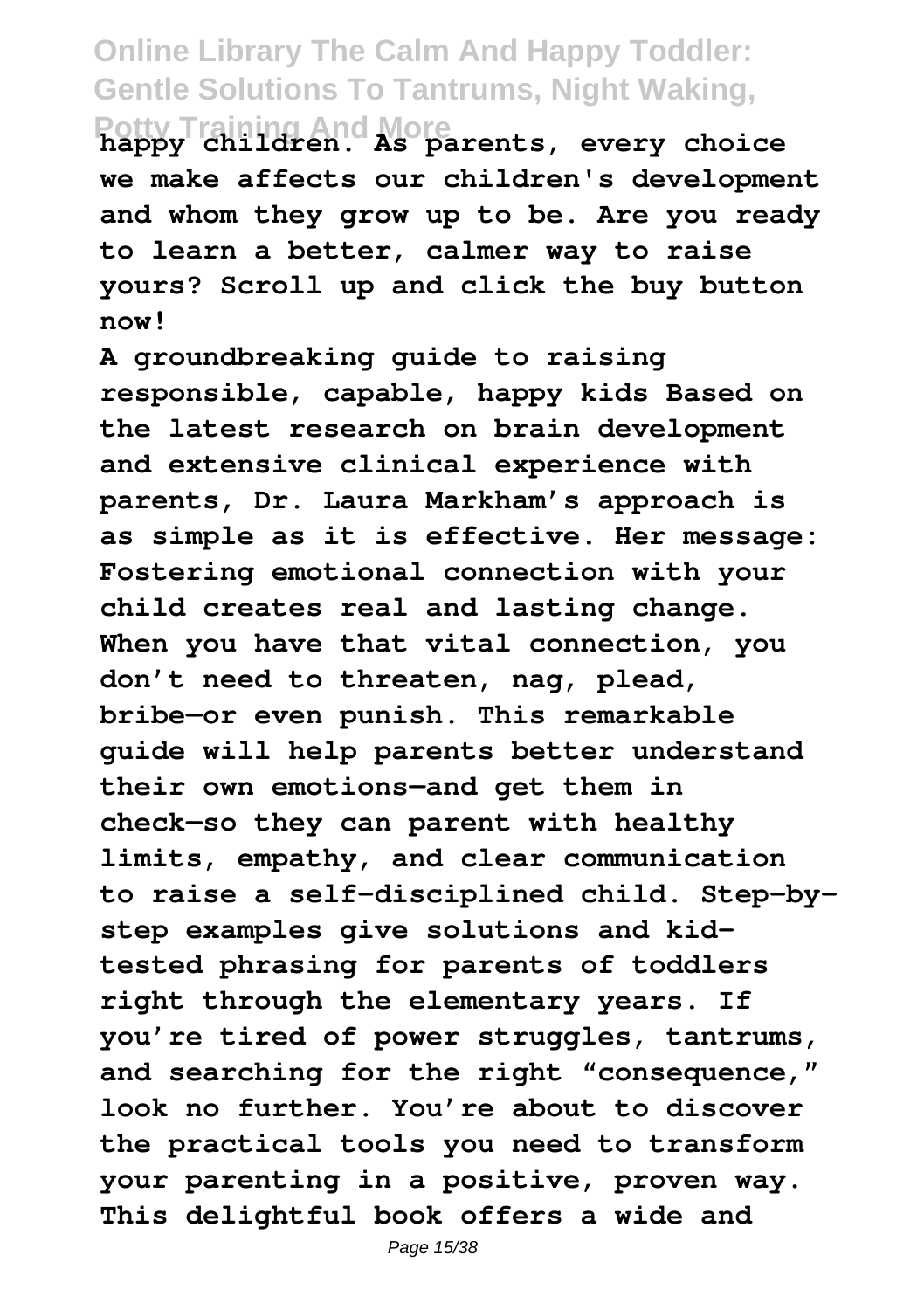**Potty Training And More enticing range of gorgeous designs and scenes for you to color in and make your own. The images and patterns of flora and fauna provide a relaxing way to explore the artist inside you. By following your creative instincts, you will de-stress your mind and body and be rewarded with a portfolio of beautiful finished artworks. Decades of research have demonstrated that the parent-child dyad and the environment of the familyâ€"which includes all primary caregiversâ€"are at the foundation of children's well- being and healthy development. From birth, children are learning and rely on parents and the other caregivers in their lives to protect and care for them. The impact of parents may never be greater than during the earliest years of life, when a child's brain is rapidly developing and when nearly all of her or his experiences are created and shaped by parents and the family environment. Parents help children build and refine their knowledge and skills, charting a trajectory for their health and well-being during childhood and beyond. The experience of parenting also impacts parents themselves. For instance, parenting can enrich and give focus to parents' lives; generate stress or calm; and create any number of emotions,**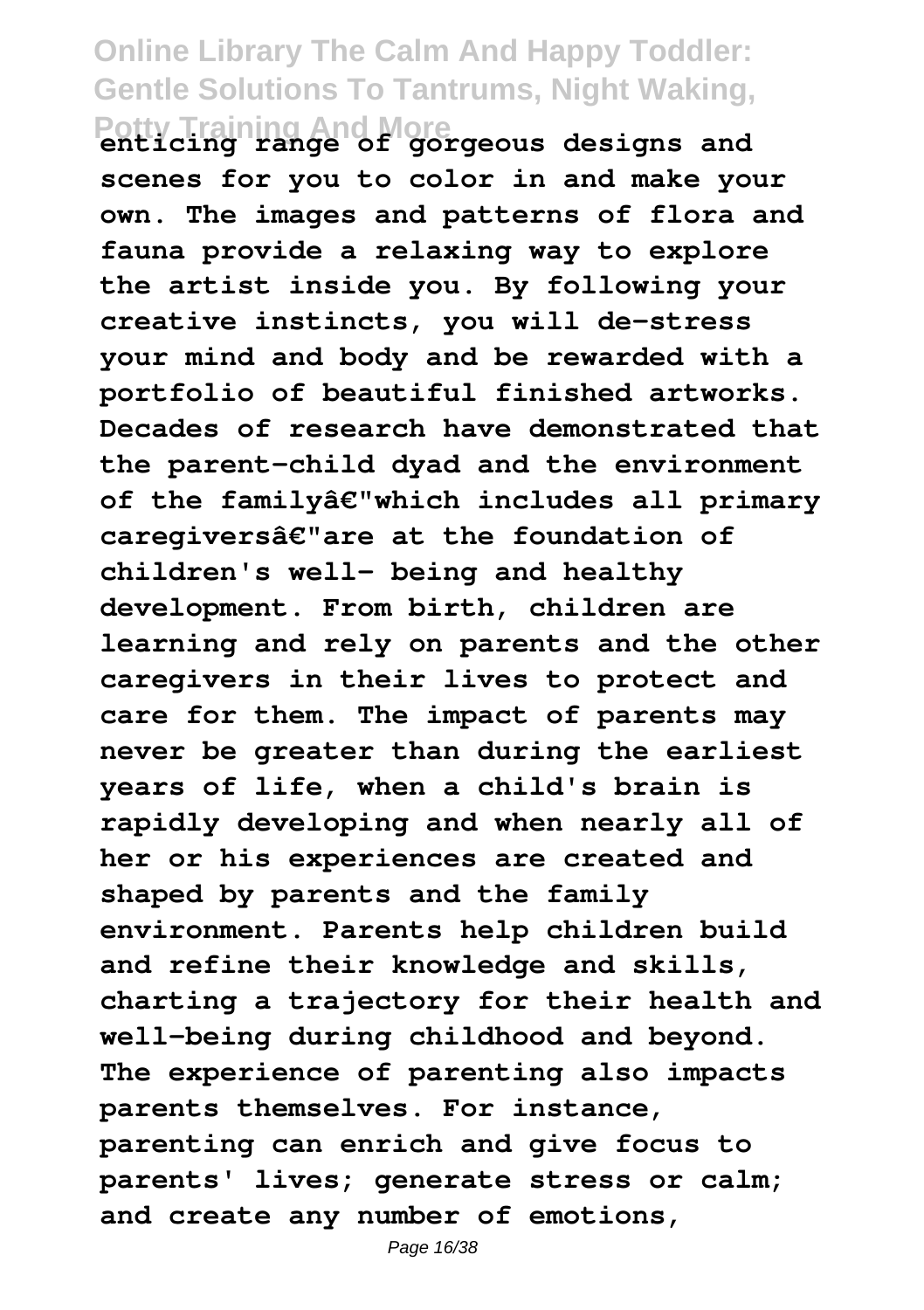**Potty Training And More including feelings of happiness, sadness, fulfillment, and anger. Parenting of young children today takes place in the context of significant ongoing developments. These include: a rapidly growing body of science on early childhood, increases in funding for programs and services for families, changing demographics of the U.S. population, and greater diversity of family structure. Additionally, parenting is increasingly being shaped by technology and increased access to information about parenting. Parenting Matters identifies parenting knowledge, attitudes, and practices associated with positive developmental outcomes in children ages 0-8; universal/preventive and targeted strategies used in a variety of settings that have been effective with parents of young children and that support the identified knowledge, attitudes, and practices; and barriers to and facilitators for parents' use of practices that lead to healthy child outcomes as well as their participation in effective programs and services. This report makes recommendations directed at an array of stakeholders, for promoting the wide-scale adoption of effective programs and services for parents and on areas that warrant further research to inform policy**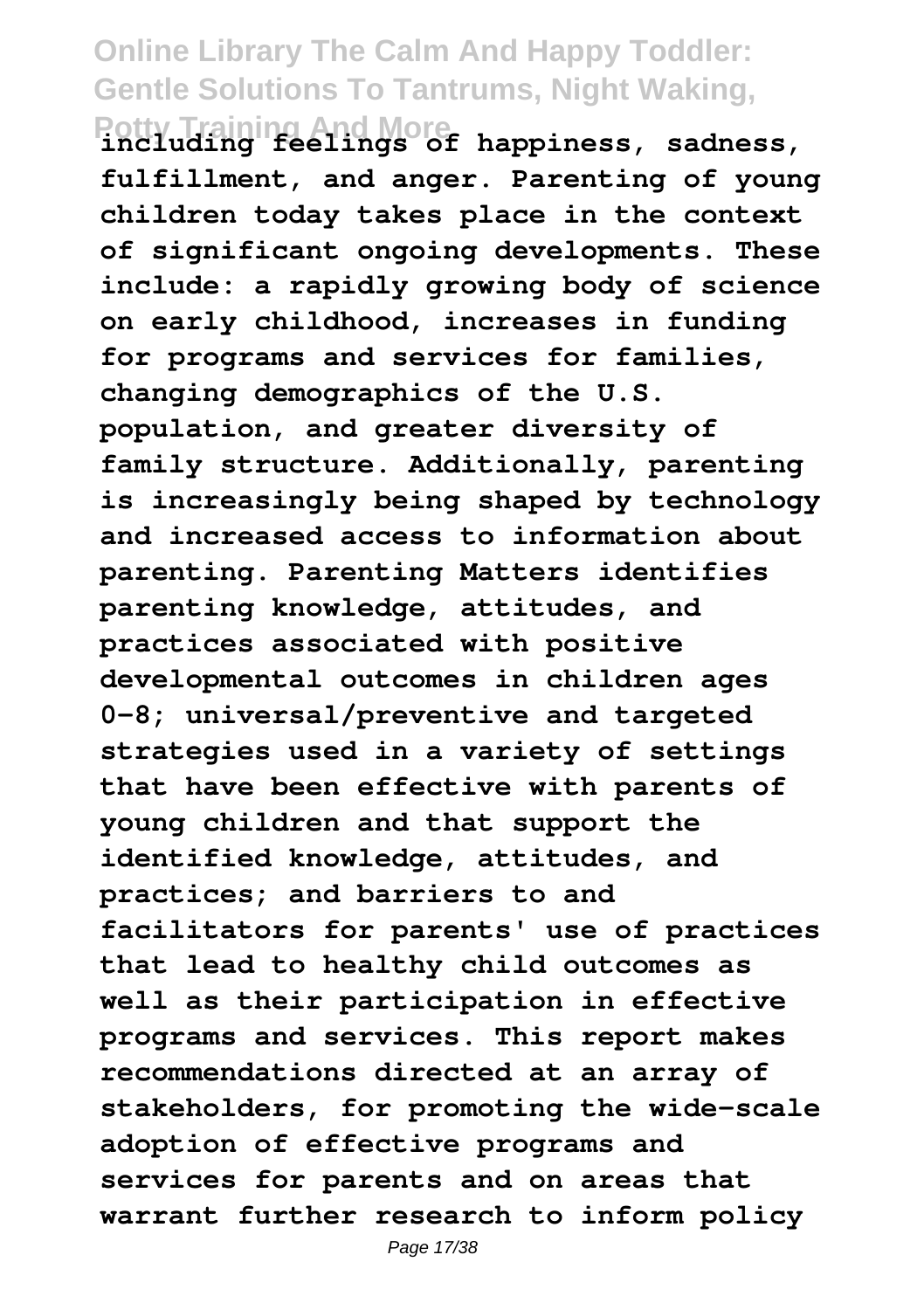**Potty Training And More and practice. It is meant to serve as a roadmap for the future of parenting policy, research, and practice in the United States. There's No Such Thing As 'Naughty' Calm Parents, Happy Kids 60 Easy Creative Play Projects That Boost Brain Development, Calm Anxiety and Build Fine Motor Skills The Happiest Toddler on the Block JOYFUL TODDLERS AND PRESCHOOLERS A Parent's Guide to Raising a Curious and Responsible Human Being The Gentle Parenting Book** Solve typical toddler challenges with eight key mindshifts that will help you parent with clarity, calmness and selfcontrol. Through stories from her practice, Claire Lerner shows parents how making critical mindshifts—seeing their children's behaviors through a new lens —empowers parents to solve their most vexing childrearing challenges. This process puts parents back in the driver's seat, where they belong and where their children need them to be. These real life stories provide a roadmap for how to tune into the root causes of children's behavior and how to create and implement strategies that are tailored to the unique needs of each child and family. Through these stories, Claire provides a treasure trove of practical solutions that are based in science and which work in real life. Why Is My Child In Charge? picks up where other books have left parents Page 18/38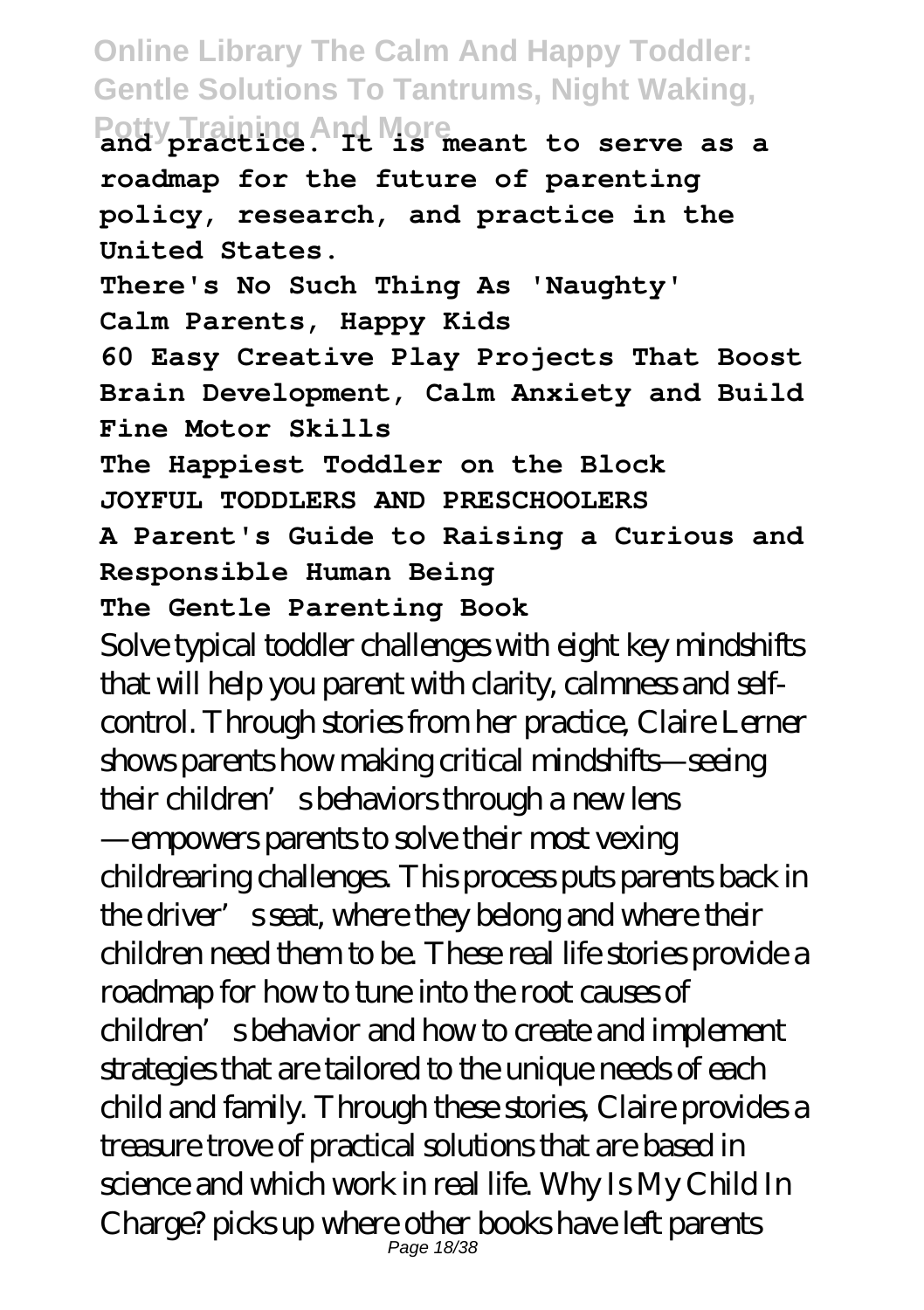**Potty Training And More** hanging. Most parenting books offer solutions that sound good on paper but don't work in practice. They are aspirational rather than achievable, or they offer one-sizefits-all approaches that don't meet the needs of an individual child. They can compound parents' feelings of frustration and thus, can be counterproductive. Case by case, Claire unpacks the individualized process she guides parents through to solve the most common challenges such as throwing tantrums in public; delaying bedtime for hours; refusing to participate in family mealtimes; and resisting potty training. Employing a relatable story-telling approach, Claire elucidates: The faulty mindsets that pose obstacles to parents seeing the situation more objectively The essential mindshifts that enable parents to quickly identify the root causes of the problem The development of an action plan tailored to each unique child and family Why is My Child in Charge? is like having a child development specialist in your home. It shows how you can develop "win-win" strategies that translate into adaptable, happy kids and calm, connected and in-control parents. It will help you be the parent you want to be. The prospect of bringing a new baby home when you already have a toddler can be extremely daunting. Life with a newborn baby is tiring and challenging enough but with a demanding elder brother or sister to deal with too, how do you cope? Written in the same reassuring, accessible style as her bestselling The Contented Little Baby Book, The Contented Baby with Toddler Book is full of practical tips and sanguine advice that will calm and Page 19/38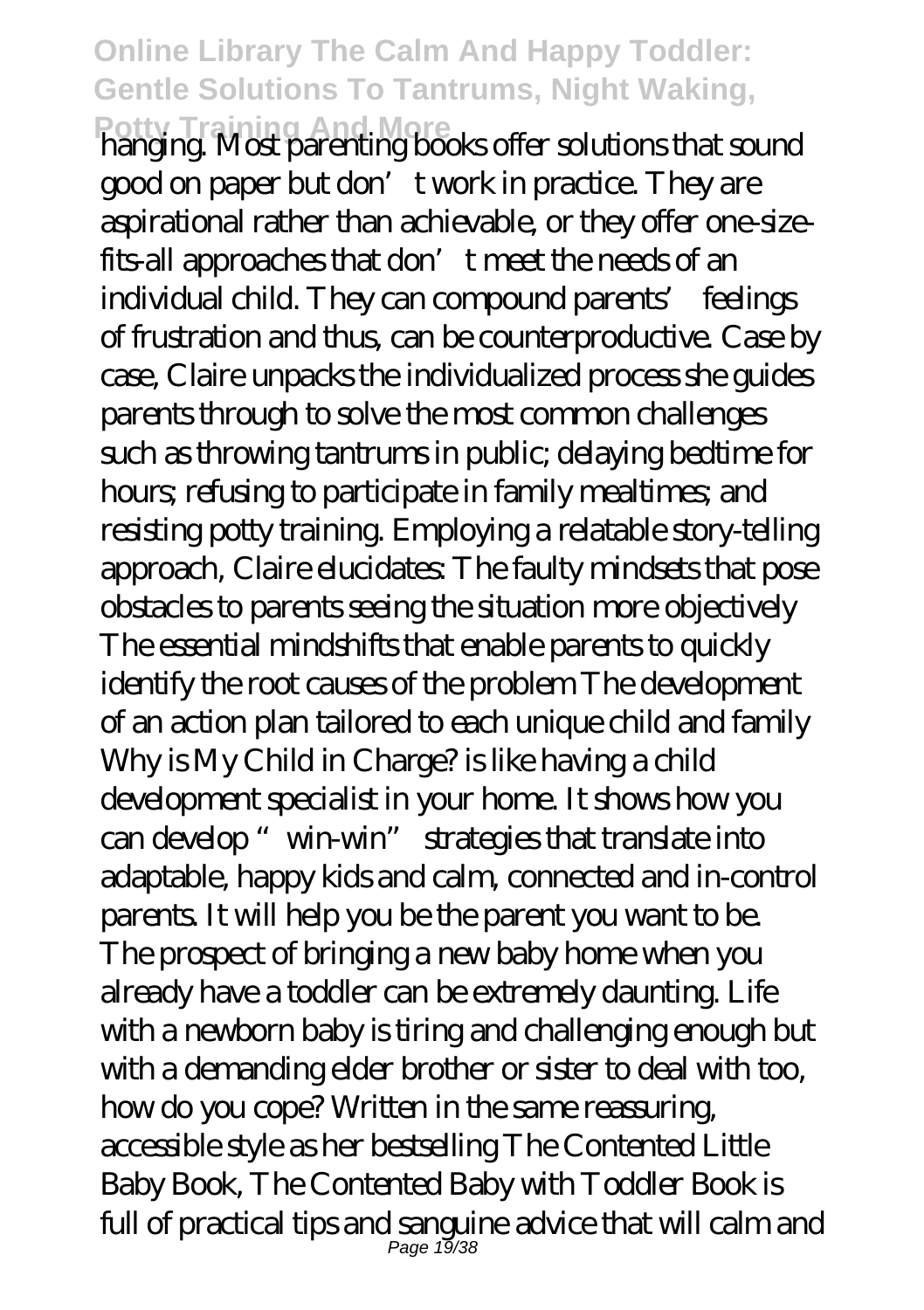**Potty Training And More** reassure all panicked parents. A major feature of the book is the adaptable routines, specifically designed to help you structure your day and meet all the needs of your toddler and your new baby... and still have time for lots of cuddles. By using Gina's easy-to-follow methods not only will you have a contented baby who feeds regularly and sleeps through the night from an early age, but also a happy, involved toddler who remains calm and cooperative during this unsettled time.

Janet Lansbury is unique among parenting experts. As a RIE teacher and student of pioneering child specialist Magda Gerber, her advice is not based solely on formal studies and the research of others, but also on her twenty years of hands-on experience guiding hundreds of parents and their toddlers. "No Bad Kids" is a collection of Janet's most popular and widely read articles pertaining to common toddler behaviors and how respectful parenting practices can be applied to benefit both parents and children. It covers such common topics as punishment, cooperation, boundaries, testing, tantrums, hitting, and more. "No Bad Kids" provides a practical, indispensable tool for parents who are anticipating or experiencing those critical years when toddlers are developmentally obliged to test the limits of our patience and love. Armed with knowledge and a clearer sense of the world through our children's eyes, this period of uncertainty can afford a myriad of opportunities to forge unbreakable bonds of trust and respect.

This book is a unique and valuable resource for parents Page 20/38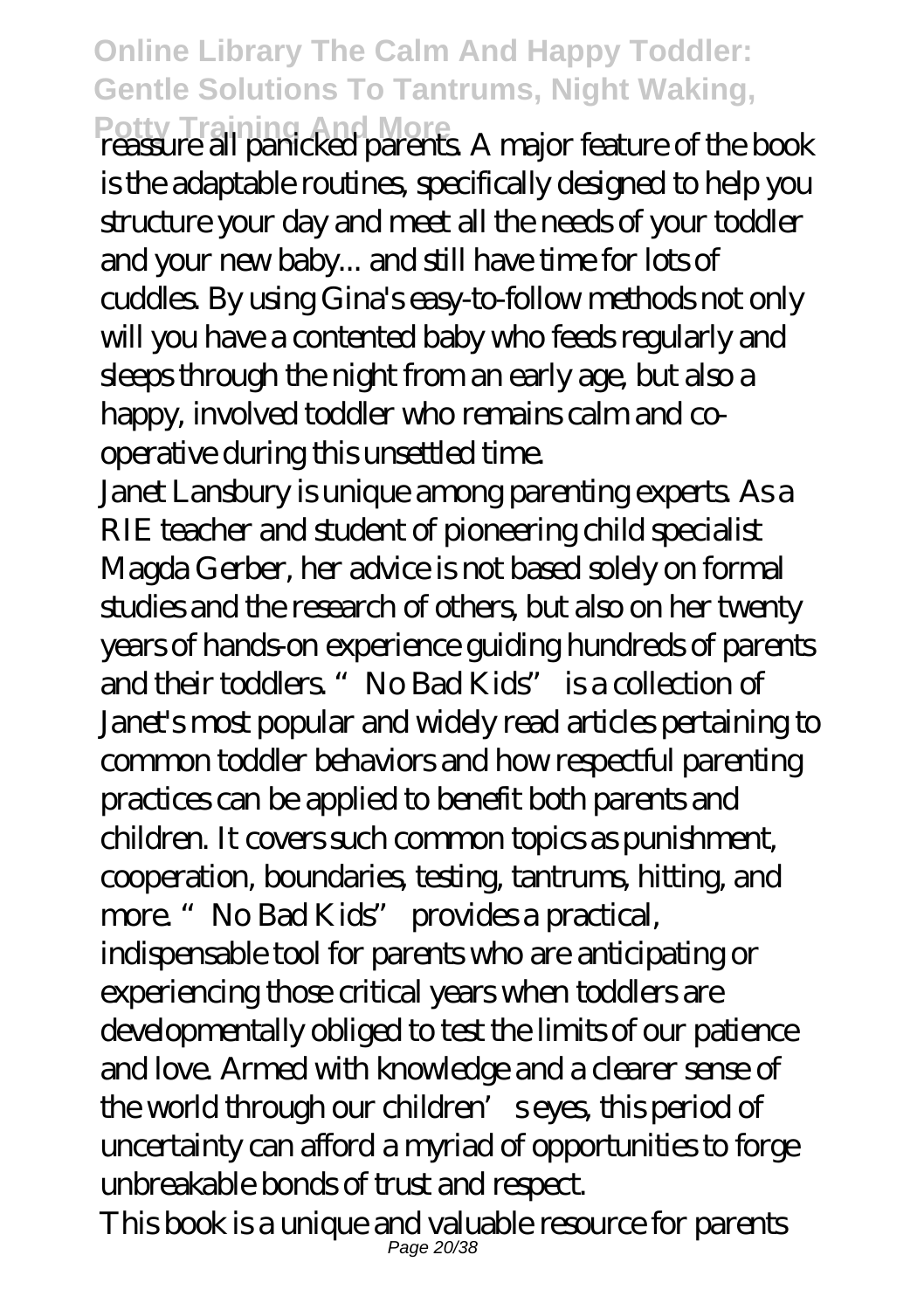**Potty Training And More** and guardians who wish to give their children the best start in life. The author has drawn on her years of experience facilitating parenting groups and working as a family therapist to present these techniques clearly, illustrated by a wealth of real-life examples. She explains how to help your child become confident, capable, caring, and able to reach their full potential. She gives parents and guardians simple skills for developing healthier relationships with their children of all ages. These include: acknowledging feelings, clear communication, descriptive praise, assertiveness, child-led play, describing behavior instead of labeling the child, problem solving, and discipline strategies. She also has advice on balancing parents'/guardians' stress with self-care. Perfect for expecting parents who want to prepare themselves for the challenging toddler years (which starts around eight months of age), this essential guide, a national bestseller by respected pediatrician and child development expert Dr. Harvey Karp, not only helps reduce tantrums but makes happy kids even happier by boosting patience, cooperation, and self-confidence. Toddlers can drive you bonkers…so adorable and fun one minute…so stubborn and demanding the next! Yet, as unbelievable as it sounds, there is a way to turn the daily stream of "nos" and "don'ts" into "yeses" and hugs…if you know how to speak your toddler' s language. In one of the most useful advances in parenting techniques of the past twenty-five years, Dr. Karp reveals that toddlers, with their immature brains and stormy Page 21/38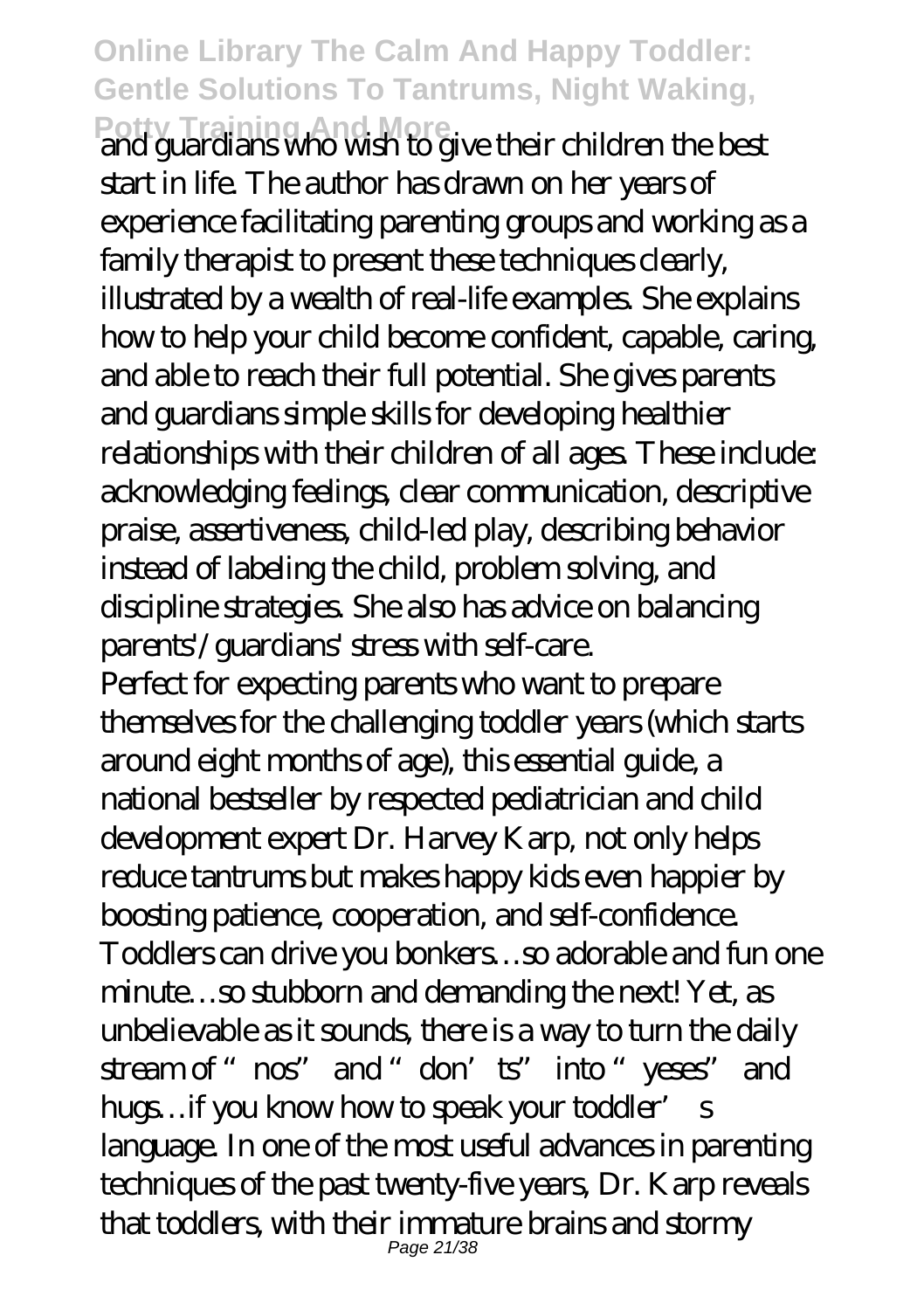**Potty Training And More** outbursts, should be thought of not as pint-size people but as pintsize…cavemen. Having noticed that the usual techniques often failed to calm crying toddlers, Dr. Karp discovered that the key to effective communication was to speak to them in their own primitive language. When he did, suddenly he was able to soothe their outbursts almost every time! This amazing success led him to the realization that children between the ages of one and four go through four stages of "evolutionary" growth, each linked to the development of the brain, and each echoing a step in prehistoric humankind's journey to civilization: • The "Charming Chimp-Child" (12 to 18 months): Wobbles around on two legs, grabs everything in reach, plays a nonstop game of "monkey see monkey do." The "Knee-High Neanderthal" (18 to 24 months): Strong-willed, fun-loving, messy, with a vocabulary of about thirty words, the favorites being "no" and " mine." • The "Clever Caveman" (24 to 36 months): Just beginning to learn how to share, make friends, take turns, and use the potty. • The "Versatile Villager" (36 to 48 months): Loves to tell stories, sing songs and dance, while trying hard to behave. To speak to these children, Dr. Karp has developed two extraordinarily effective techniques: 1) The "fast food" rule—restating what your child has said to make sure you got it right; 2) The four-step rule—using gesture, repetition, simplicity, and tone to help your irate Stone-Ager be happy again. Once you've mastered "toddlerese," you will be ready to apply behavioral techniques Page 22/38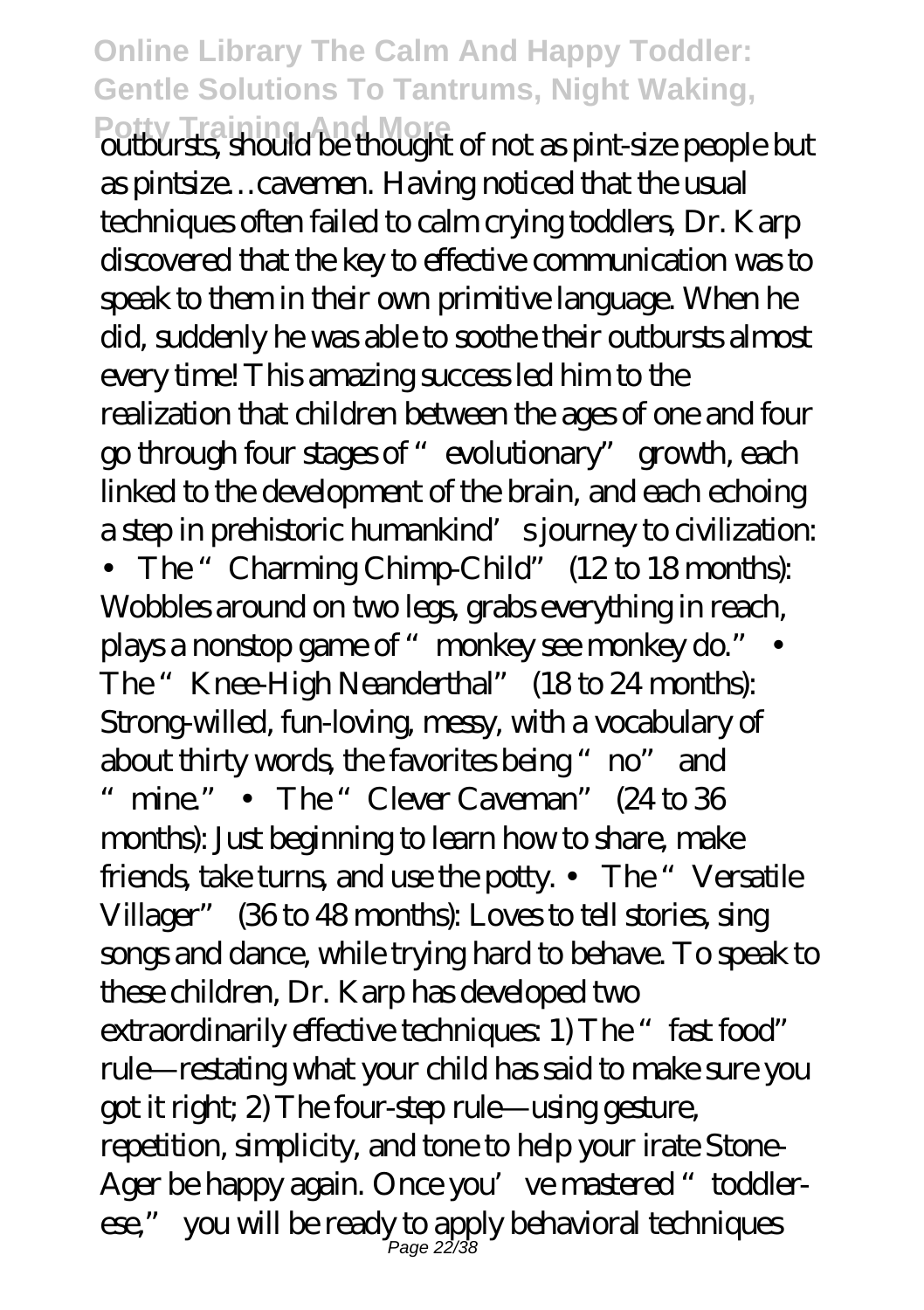Potty Training And More<br>specific to each stage of your child' s development, such as teaching patience and calm, doing time-outs (and timeins), praise through "gossiping," and many other strategies. Then all the major challenges of the toddler years—including separation anxiety, sibling rivalry, toilet training, night fears, sleep problems, picky eating, biting and hitting, medicine taking — can be handled in a way that will make your toddler feel understood. The result: fewer tantrums, less yelling, and, best of all, more happy, loving time for you and your child.

How to Eliminate Tantrums and Raise a Patient,

Respectful and Cooperative One- to Four-Year-Old: Revised Edition

The Calm and Happy Toddler

Happy Toddler: 70 Activities to Calm Your Toddler and Teach Obedience

The Secrets of Stress-Free Parenting

Gentle Discipline

A Beginner's Book of Mindfulness

#### Gentle Solutions to Tantrums, Night Waking, Potty Training and More

International bestseller As seen in The Wall Street Journal--from free play to cozy together time, discover the parenting secrets of the happiest people in the world What makes Denmark the happiest country in the world--and how do Danish parents raise happy, confident, successful kids, year after year? This upbeat and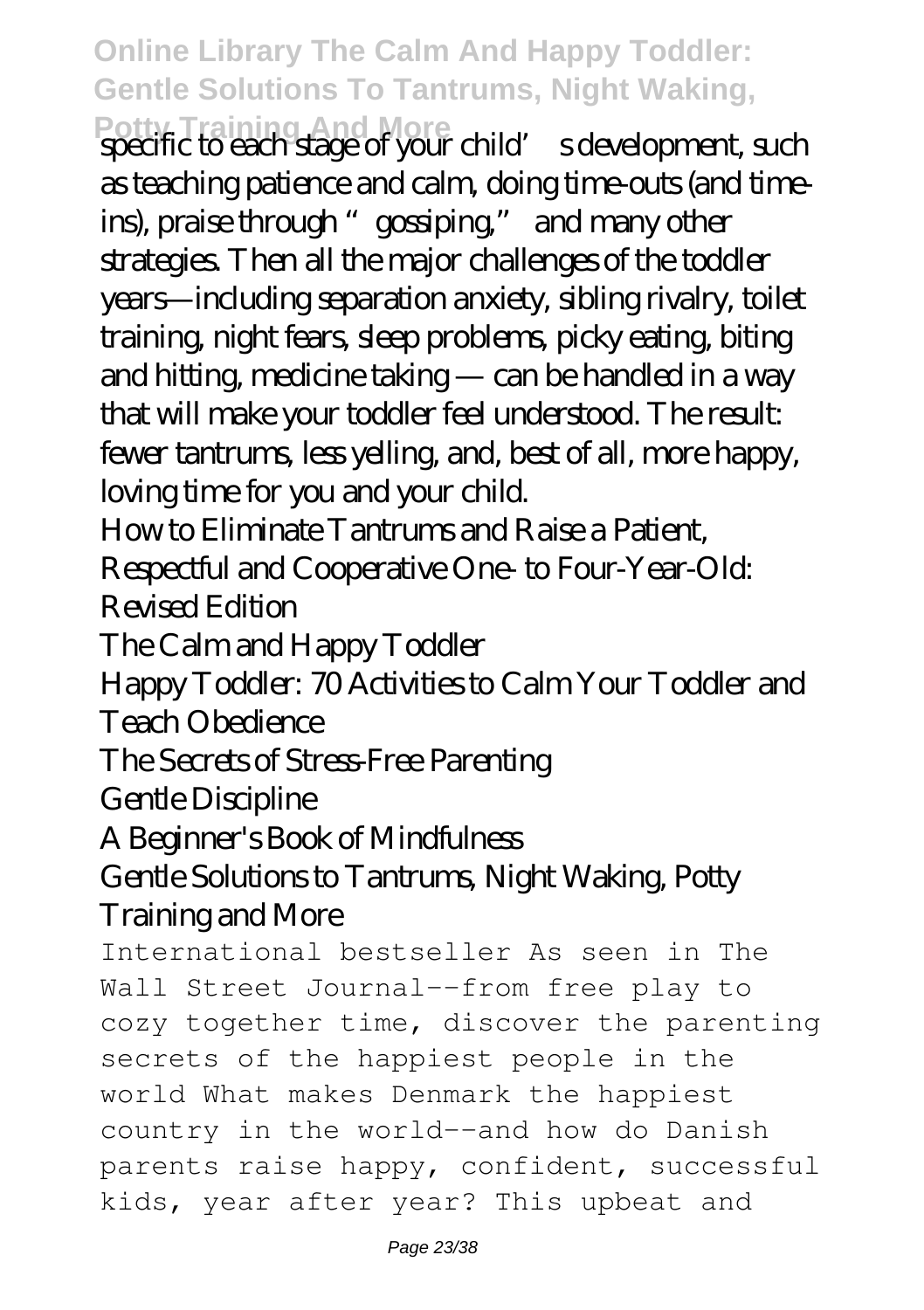#### **Online Library The Calm And Happy Toddler: Gentle Solutions To Tantrums, Night Waking,** Potty Training And More<br>practical book presents six essential

principles, which spell out P-A-R-E-N-T: Play is essential for development and wellbeing. Authenticity fosters trust and an "inner compass." Reframing helps kids cope with setbacks and look on the bright side. Empathy allows us to act with kindness toward others. No ultimatums means no power struggles, lines in the sand, or resentment. Togetherness is a way to celebrate family time, on special occasions and every day. The Danes call this hygge--and it's a fun, cozy way to foster closeness. Preparing meals together, playing favorite games, and sharing other family traditions are all hygge. (Cell phones, bickering, and complaining are not!) With illuminating examples and simple yet powerful advice, The Danish Way of Parenting will help parents from all walks of life raise the happiest, most well-adjusted kids in the world.

Calm Parents, Happy Kids is the UK version of Dr Laura Markham's hugely successful and ground-breaking book, Peaceful Parent, Happy Kids. Now adapted for UK audiences, this practical and inspiring book reveals a three step programme that will transform family life. Most parenting books focus on changing a child's behaviour, but the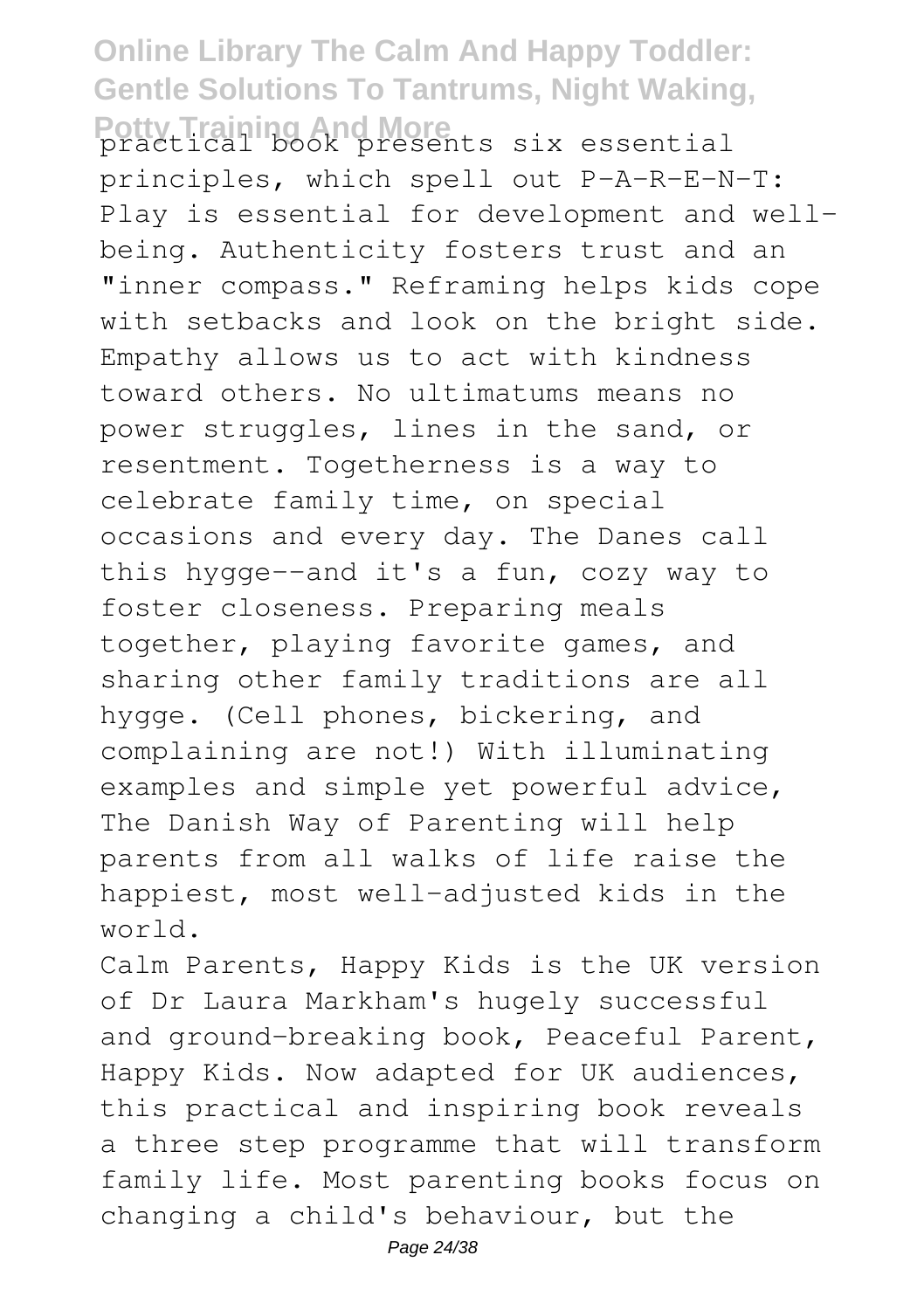Potty Training And More<br>truth is that children only change when their relationship with their parents changes. In Calm Parents, Happy Kids, Dr Laura Markham introduces an approach to parenting that eliminates threats, power struggles and manipulation, in favour of setting limits with empathy and communication. Bringing together the latest research in brain development with a focus on emotional awareness (for both parents and children), it will appeal to all parents who don't want to force their children into compliance and lose their temper, but want to keep calm and help their children want to behave. Imagine a life where your toddler or preschooler is happy to do what you ask, and is able to move on, easily, when disappointed. • Imagine getting all of your housework done while your child plays, or happily helps alongside you. • Imagine truly enjoying your time with your child, and creating a life that feels fulfilling for both of you. "These things are possible for parents and children," asserts author Faith Collins, even with a child who is extra sensitive, demanding, needy, belligerent, or all at the same time. Collins is a preschooler teacher, parent coach and mother, who has witnessed such transformations repeatedly over many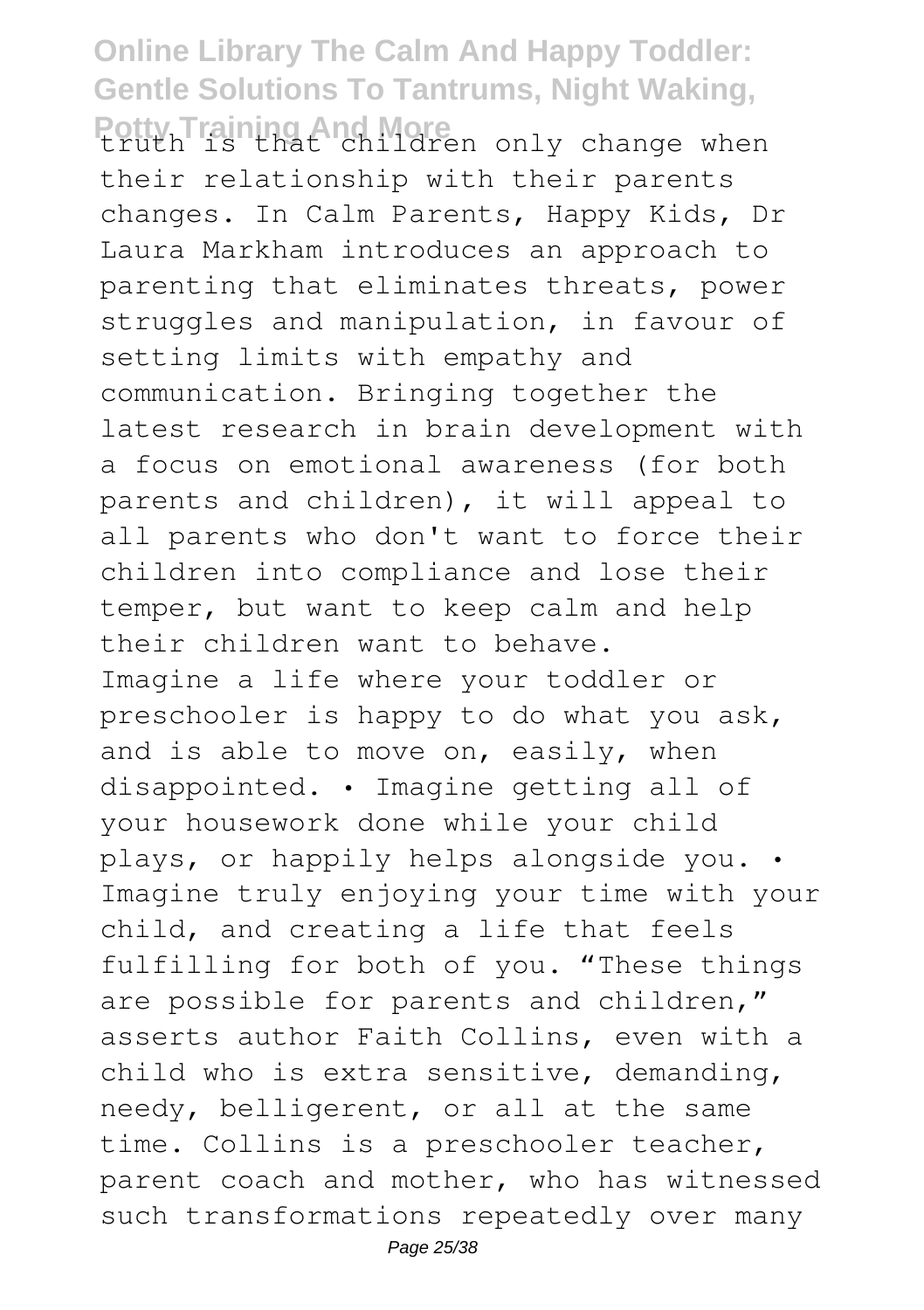#### **Online Library The Calm And Happy Toddler: Gentle Solutions To Tantrums, Night Waking,** Potty Training And More treasury that

provides readers with powerful, practical and positive tools to achieve harmony and joy in their own families. Her blog and popular online classes are available at (http://joyfultoddlers.com). The unique contribution of this book is its focus on creating a mutually responsive relationship—meaning that both people respond quickly and positively to each other, even when they cannot do what the other person wants. In a warm and easygoing style, the author guides parents and caregivers in establishing and maintaining such mutually responsive relationships with their young ones, creating the basis for discipline, education, socialization and a happier life together. Helping our children to develop these skills becomes a gamechanger in all parent-child dynamics. Rare and precious! Faith's book will very likely leave you feeling, "Yes, I can do this." —Kim John Payne, author: Simplicity Parenting. A BOOK FOR PARENTS, GRANDPARENTS, EDUCATORS, CAREGIVERS, AND ALL INVESTED IN THE LOVE AND GUIDANCE OF CHILDREN. A MUST FOR PUBLIC, SCHOOL AND UNIVERSITY LIBRARIES. There are few life experiences more joyful

than becoming a parent, but caring for a Page 26/38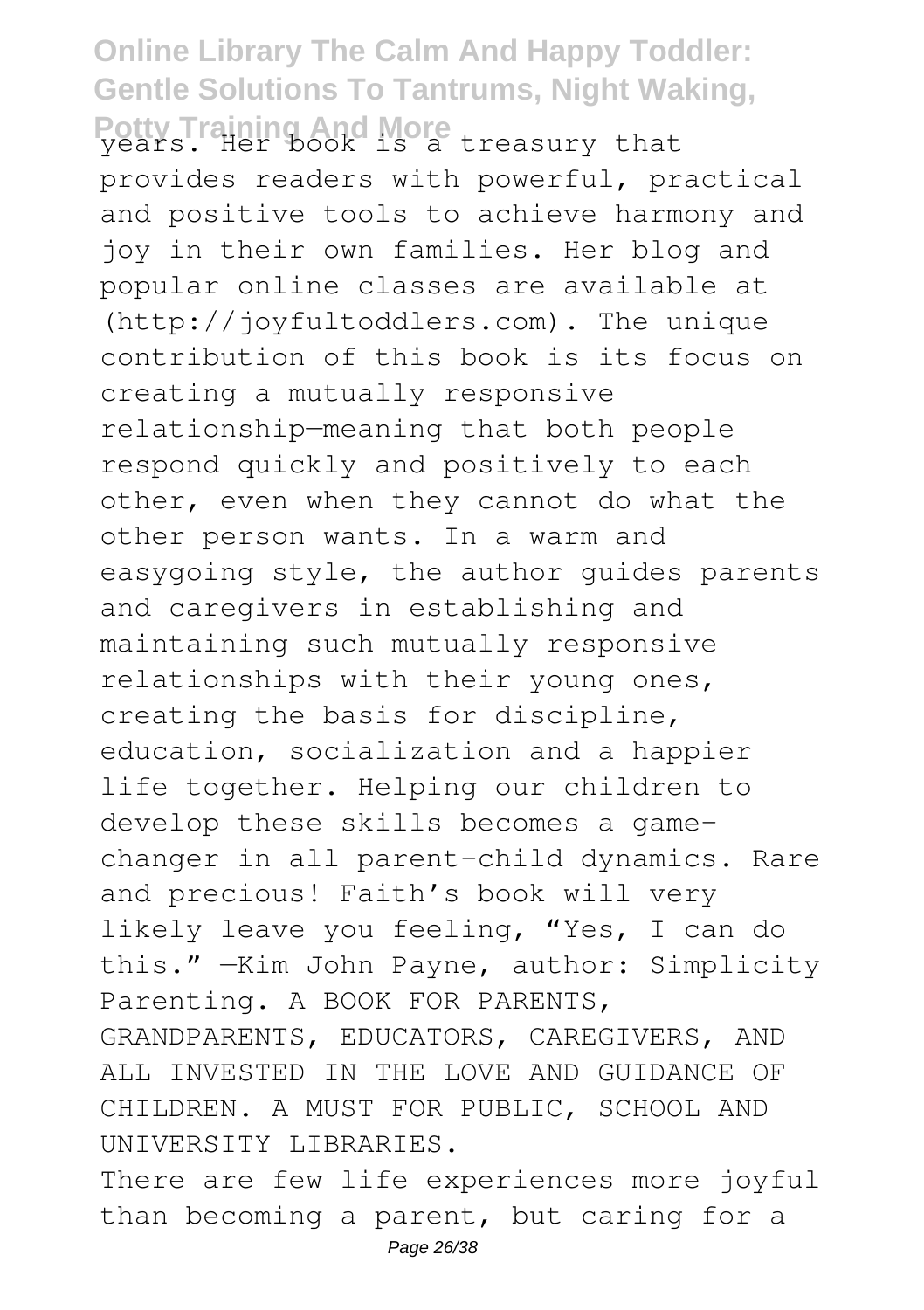#### **Online Library The Calm And Happy Toddler: Gentle Solutions To Tantrums, Night Waking,** Potty Training And More<br>newborn can be daunting, particularly when

you're not sure whose advice to follow or what your baby really needs. In The Blissful Baby Expert, Lisa Clegg draws on her own experience of motherhood and her professional life as a nanny and maternity nurse to share her essential, trusted advice. Gentle, reassuring and practical, her book guides you every step of the way from birth to two years. It includes: -Equipment – what is essential and what is helpful - Coming home – how to cope and bond in the early days  $-$  Sleep  $-$  flexible plans to help your baby settle and sleep - Feeding - guilt-free breast- and bottlefeeding - Weaning – when to start and how to do it -  $Q&A$ s - common worries and what to do - Development – what to expect and advice on toys Every baby is different and this is why Lisa's book isn't a restrictive one-size-fits-all plan. Instead, she gives you the knowledge you need to trust your own instincts, build your confidence and learn to recognise what is best for your baby. With this knowledge, you'll enjoy calm, happy parenting and a blissful, settled baby. YOU can change your life and change your child's life as well. YOU can find joy, patience, calm and laughter while being the best parent you can be.From certified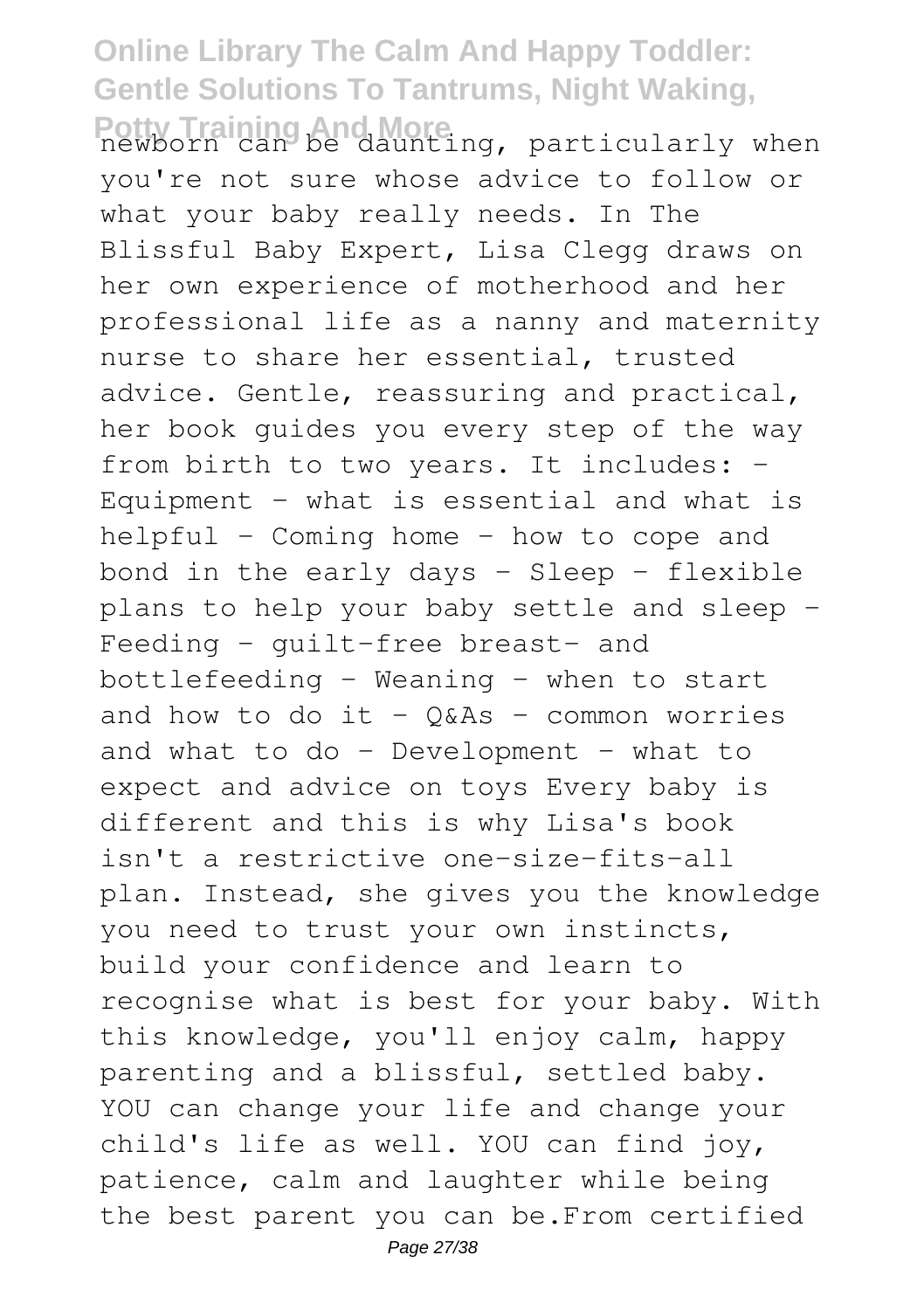Potty Training And More, children with special needs educator, preschool and toddler teaching authority, mom of five (through a blended family) and grandma to nine, Celia Kibler, comes the must-have guide that all parents of toddlers need, Raising Happy Toddlers: How to Build Great Parenting Skills and Stop Yelling at your Kids.Parenting trends and fads come and go, but their ill-conceived teachings and poor priorities can have a drastic lasting effect on kids. These trends contribute to children becoming entitled and out of control with little compassion, empathy, kindness, or self-regulation. Through Raising Happy Toddlers, parents get back to the basics by:?learning tactics to follow through with intentional parenting?pro-active nurturing?ways to empower your kids and regain control?setting boundaries with consequences?teaching core values?understanding children's limits?practicing patience?attention to emotional developmentThese important elements, when applied to earnest and loving parenting, will last a lifetime. Parents will actually enjoy being with their children and their children will feel safe, stable, supported, proud, and loved.This book reads like a long-desired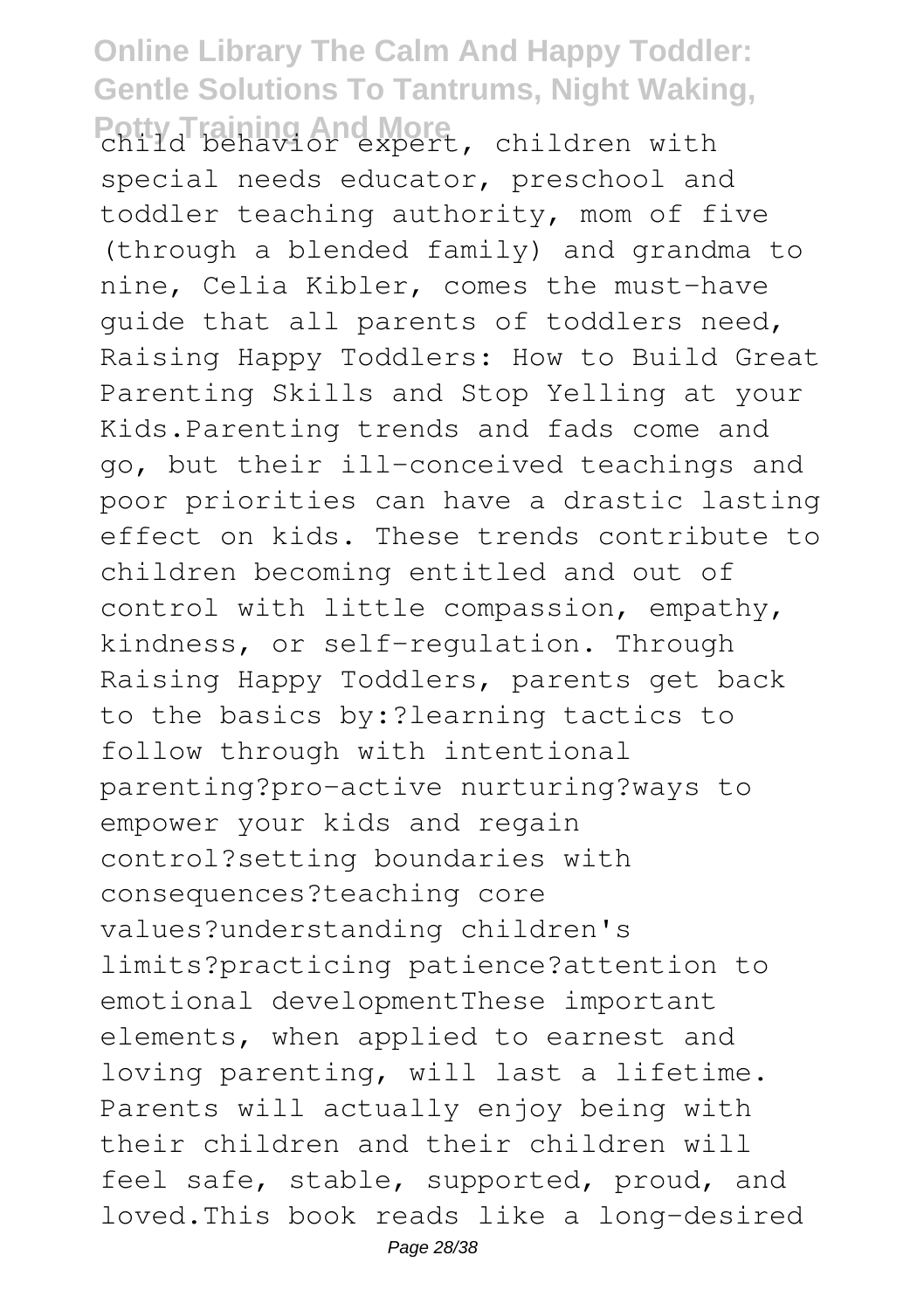**Potty Training And More** manual for parenting your toddler.You will get easy to implement tools and strategies for:?Dealing with toddler tantrums?Potty training your toddler?How to communicate with your toddler?How to improve your patience?How to get your child to sleep?How to raise a spirited child?Help for picky eaters?Breaking habits?How to deal with your child's aggression?Understanding your child's Emotional development?Discipline and consequences?Boundaries and limits?Schedules and routines?The importance of play and fun?How to listen to your child and get them to listen to you?How to empower your child?How to build the best parenting skills to create calm and cooperationThis book covers everything you need to Raise Happy Toddlers! Parenting Toolkit What to Expect: The Toddler Years 2nd Edition A Roadmap to End Power Struggles, Increase Cooperation, and Find Joy in Parenting Young Children A guide for calmer toddlers and happier parents Create a Life that You and Your Child Both Love Calmer, Easier, Happier Parenting Happy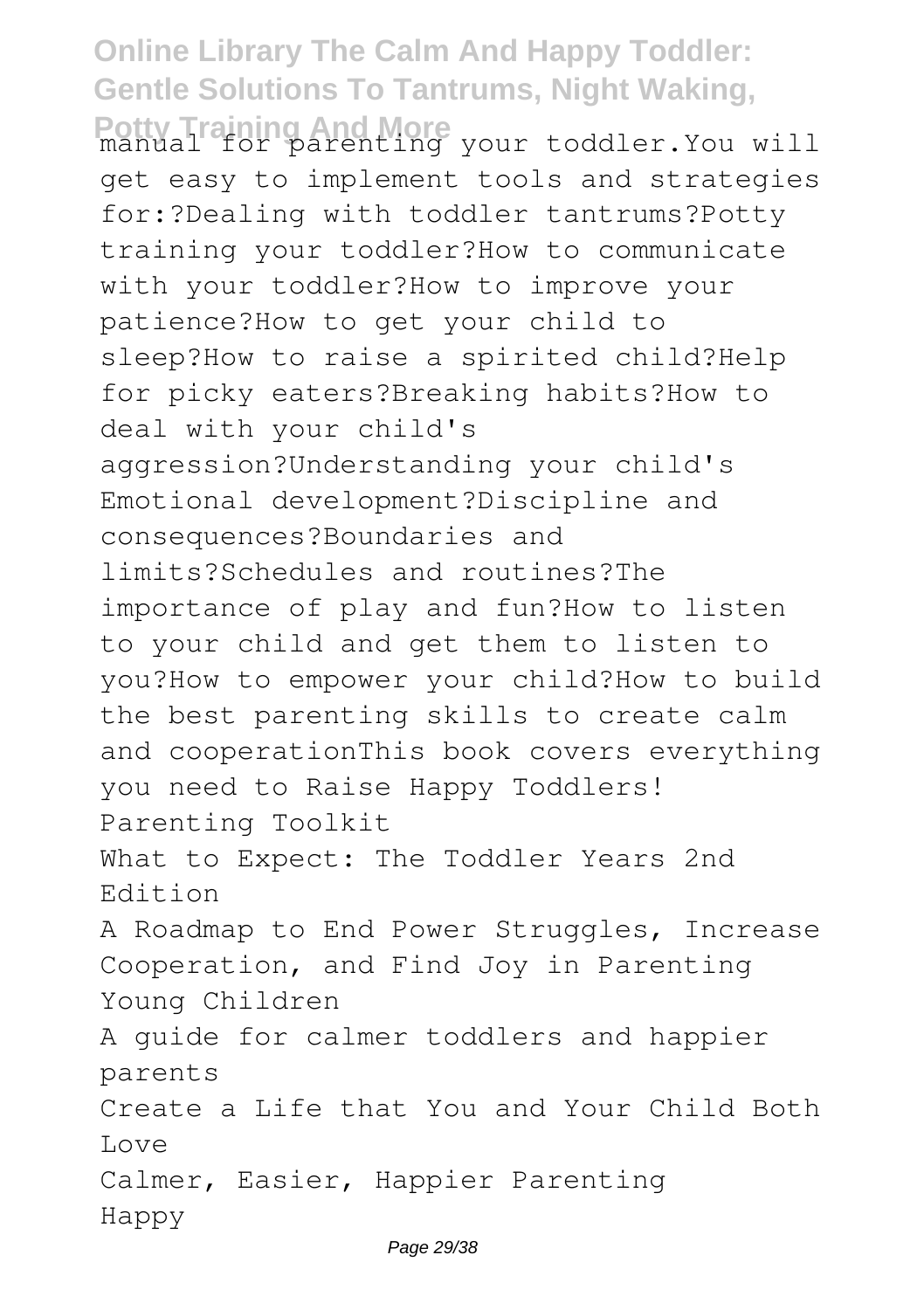*The Calm and Happy ToddlerGentle Solutions to Tantrums, Night Waking, Potty Training and MoreRandom House*

*The pediatrician-author of The Happiest Baby on the Block offers parents a groundbreaking new approach for dealing with toddlers, drawing a parallel between a child's development and humankind's journey to civilization and presenting specific behavioral techniques designed to enhance parent-child communication, alleviate tantrums, and increase positive relationships.*

*Every parent, caregiver—and toddler—knows the misery that comes with meltdowns and temper tantrums. Through rhythmic text and warm illustrations, this gentle, reassuring book offers toddlers simple tools to release strong feelings, express them, and calm themselves down. Children learn to use their calm-down place—a quiet space where they can cry, ask for a hug, sing to themselves, be rocked in a grown-up's arms, talk about feelings, and breathe: "One, two, three . . . I'm calm as can be. I'm taking care of me." After a break, toddlers will feel like new—and adults will, too. Books include tips for parents and caregivers.*

*Popular parenting expert Dr Laura Markham has garnered a large and loyal readership around the world, thanks to her simple, insightful approach that values the emotional bond between parent and child. However, as any parent of more than one child knows, it's challenging for even the most engaged parent to* Page 30/38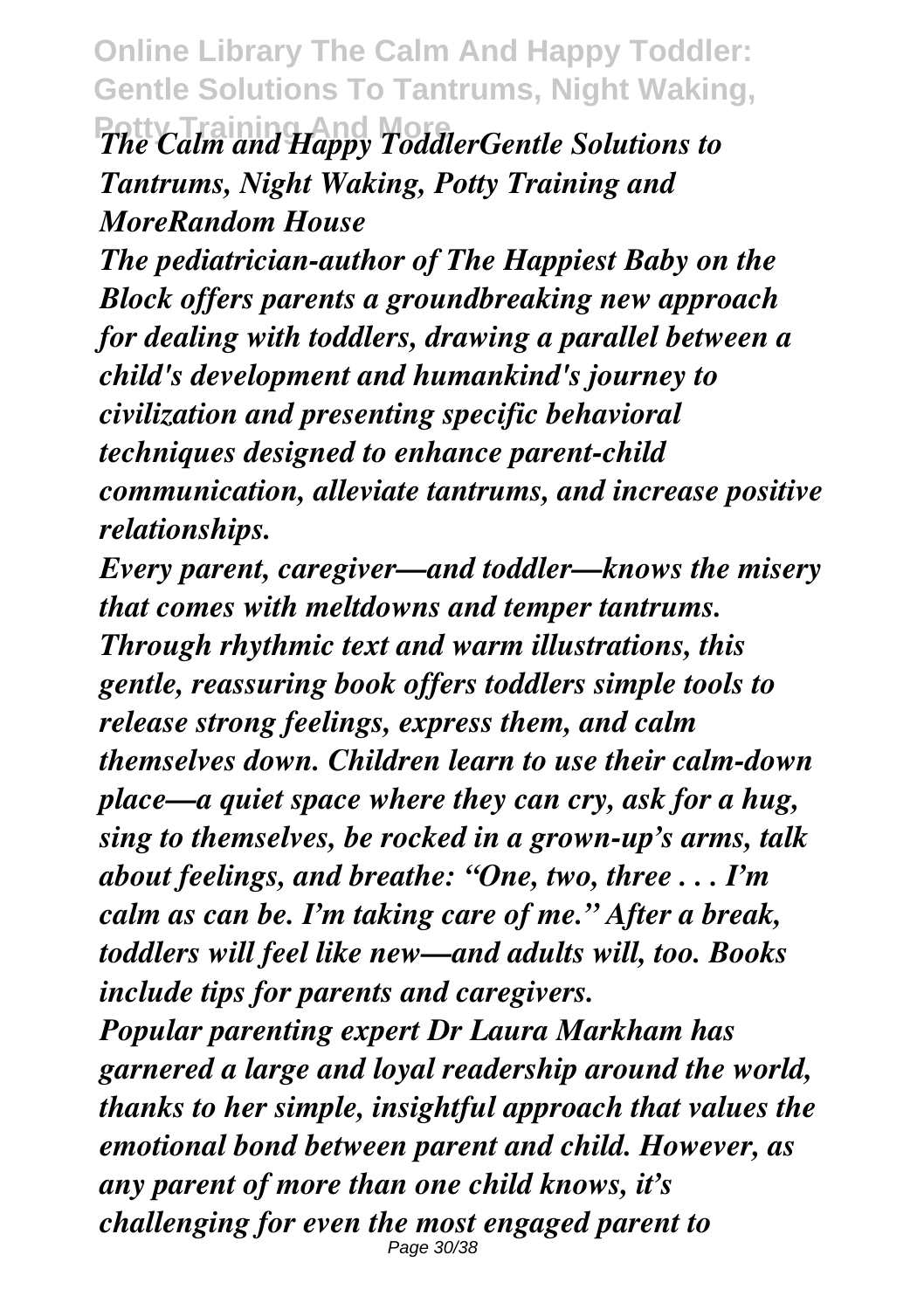#### **Online Library The Calm And Happy Toddler: Gentle Solutions To Tantrums, Night Waking, Potty Training Moreon** *maintain harmony and a strong connection when*

*competition, tempers, and irritation run high. In this highly anticipated guide, Dr Markham presents simple yet powerful ways to cut through the squabbling and foster a loving, supportive bond between siblings, while giving each child the vital connection that he or she needs. Calm Parents, Happy Siblings presents hands-on, research-based advice on: Creating deep connections with each one of your children, so that each truly believes that you couldn't possibly love anyone else more. Fostering a loving family culture that encourages laughter and minimizes fighting. Teaching your children healthy emotional self-management and conflict resolution skills – so that they can work things out with each other, get their own needs met and respect the needs of others. Helping your kids forge a close lifelong sibling bond, as well as the relationship skills they will need for a life of healthy friendships, work relationships, and eventually their own family bonds.*

*We breathe deep and expand like the galaxy, We breathe out many thousands of stars, And if ever we start to feel panicky, this reminds us of just who we are. The perfect soothing read for quiet time, Happy gently encourages young readers to explore their emotions and the beautiful world around them, with stunning illustrations and thought-provoking rhymes on every page. This poetic journey to a place of happiness and calm will inspire and empower your child to enjoy the practice of mindfulness.*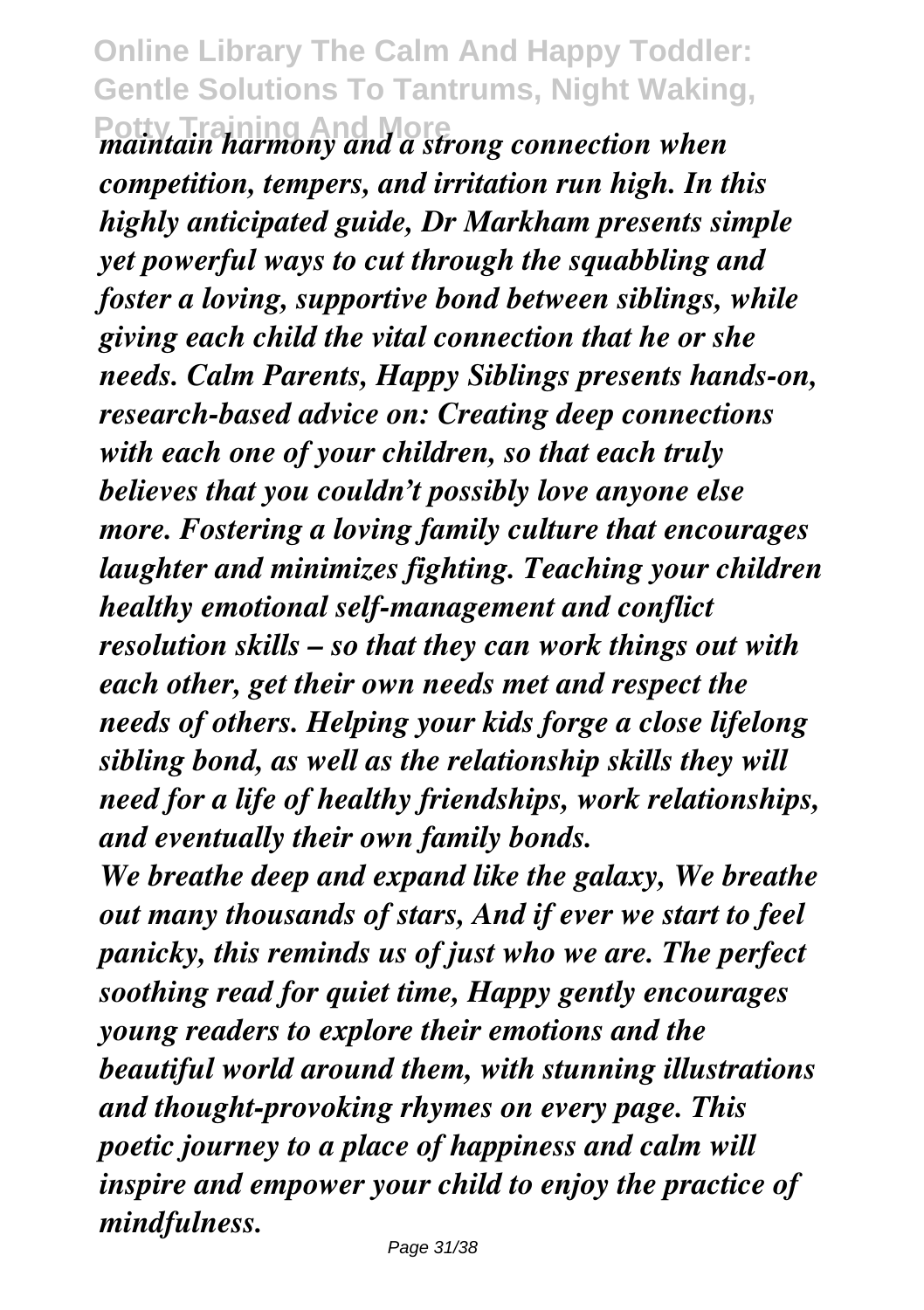$\rho$  Frost's Confident Toddler Care *3-Step Discipline for Calm, Effective, and Happy Parenting Find Your Calm Peaceful Parent, Happy Kids The Emotional Life of the Toddler Raising Happy Toddlers The Revolutionary Programme That Transforms Family*

*Life*

The Best Sensory Bins for Endless Creative I child in hours of play with Mandisa Watts's of sensory bin activities that aid with memor language development, problem-solving skills for toddlers from eighteen months to three beyond, each bin makes use of materials you home and helps reignite your kids' interest in forgotten. Boring afternoons are made excit animal-based bins, like Salty Shark Bay or Yar play bins like Birthday Cake Sensory Play or encourage creativity and imagination. And yo so much fun they won't even know they're with STEAM (science, technology, engineering activities like Sink or Float Soup, Magnetic L Cream Scoop and Count. With setup instruc how to guide your child through each activit what to talk about with your child as they tips, Mandisa gives you all the information y creative sensory activities your kids are bou Overflowing with intelligence and good comm comprehensive guide provides clear explanati quidelines on everything a parent might want second and third years of their child's life. O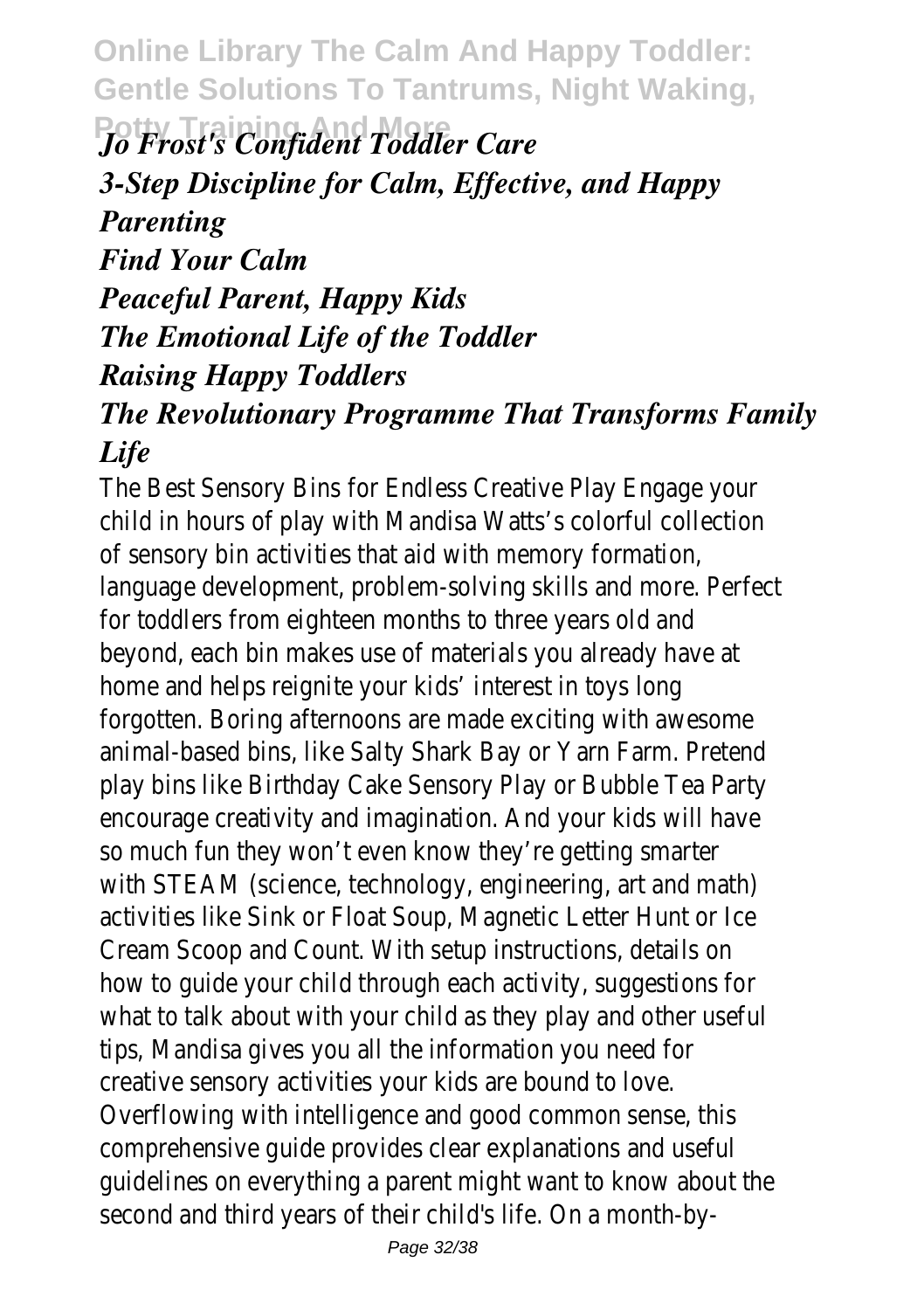Potty Training And MAT TO EXPECT THE TODDLER explains what a toddler will be able to do at to expect in the months ahead. Featuring to training to sleeping problems, disciplining to learning and thinking, this book covers it all invaluable advice on how parents can make t in the midst of it all. Answering parents'questions in can I get my toddler talking?' and 'My toddle how can I be sure he's eating what he shou EXPECT THE TODDLER YEARS is an essential keeping a toddler safe, healthy and - above a Every parent would like to have a happy, we but every parent also knows this is not ofte Happy Children For Dummies helps you bette your children – from toddler to teen, boys and your packed with practical tips from an experiend to improve your parenting, your child's happi result, their behaviour. The book helps you e parenting skills, helps you to define what ch to make and provides advice on how to impl parenting habits to improve you and your fa relationships. Covering both day-to-day pare extra advice on how to help your children de tougher challenges, this is a down to earth parenting coach and mother of two, Sue Atk Children For Dummies covers: Becoming a Co Knowing What Kind of Parent You Are - and Understanding Your Kids' Needs Beginning w Mind: Establishing Goals for Your Family Com Effectively and Connecting with Your Childre Parenting With Common Sense Maintaining ( Relationships Getting Down to Earth and Pra Disciplining Your Kids Choosing Different Stra Different Ages When the Going Gets Tough: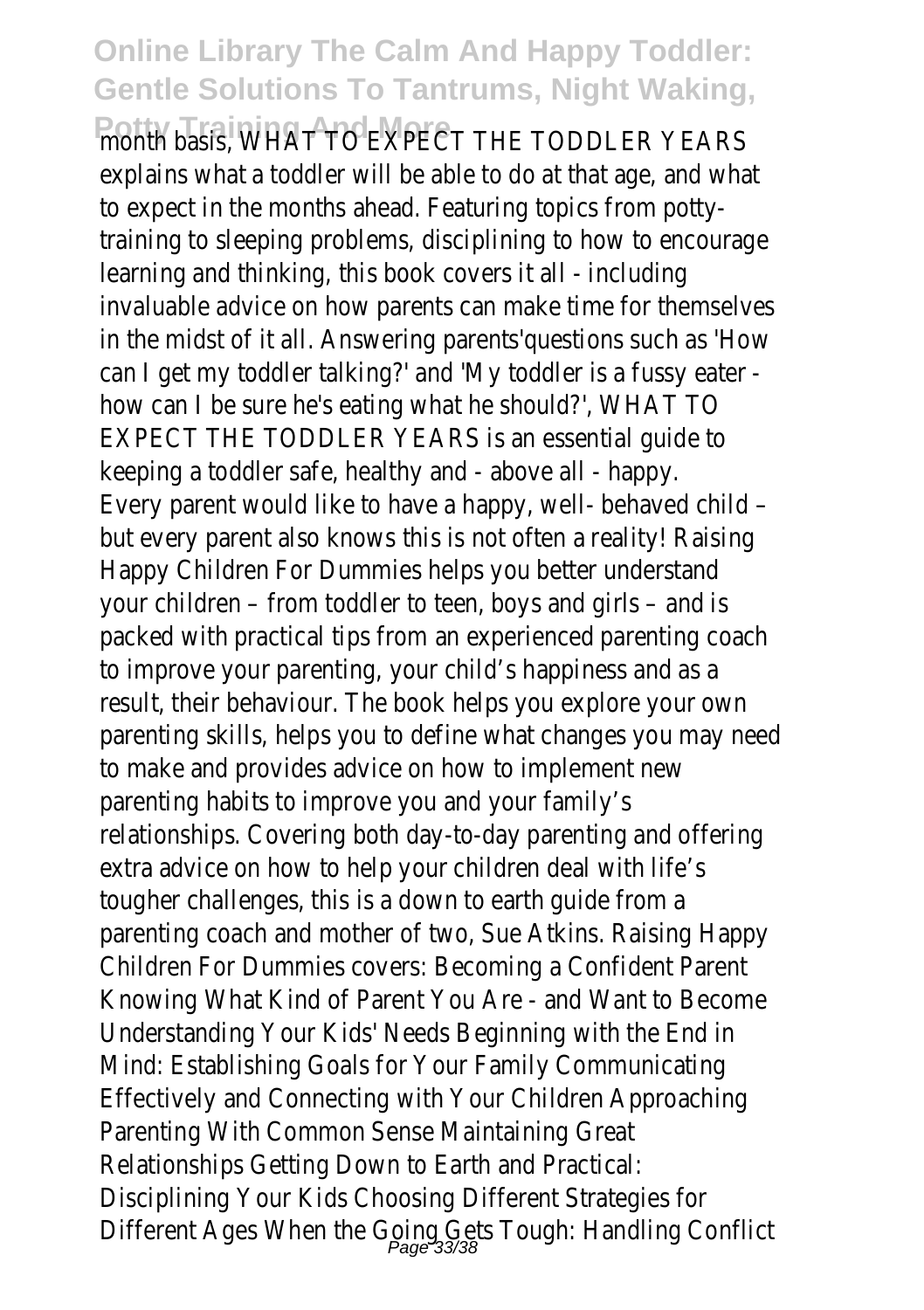**Potty Training With School Helping Your Child Cope** Problems Helping Your Child Cope with Bigge Children with Unique and Special Needs Raising Triplets, and Multiple-Birth Children Ten Thing Single Day as a Parent Ten Techniques to Bu Ten Things to Do When it All Goes Pear-Shap Top Resources for Parents

As seen in the New York Times -- a practical an alternative to shouting, shaming, and blar the skills they need to grow and thrive Disc part of raising happy and successful kids, but parents are discovering, conventional approa work, and can even lead to more frustration struggles, and shame. Enter Sarah Ockwell-S parenting expert who believes there's a bett latest research in child development, psycho neuroscience, Gentle Discipline debunks comi punishments, rewards, the "naughty chair," and more, and more, and more, and more, and more, and more, and mor presents practical, connection-based technic work--and that bring parents and kids close driving then apart. Topics include: Setting--a enforcing--boundaries and limits with compa Focusing on connection and positivity instea consequences Working with teachers and ot Breaking the cycle of shaming and blaming F try today, Gentle Discipline helps parents of school-age kids embrace a new, more enlight kids listen, learn and grow.

Child development expert Dr Rebecca Chicot the secrets to calm and stress-free toddler her unique parent-toddler approach, she reve understanding how your toddler thinks and v going through, you can respond with confide sweating the small stuff. Whether you need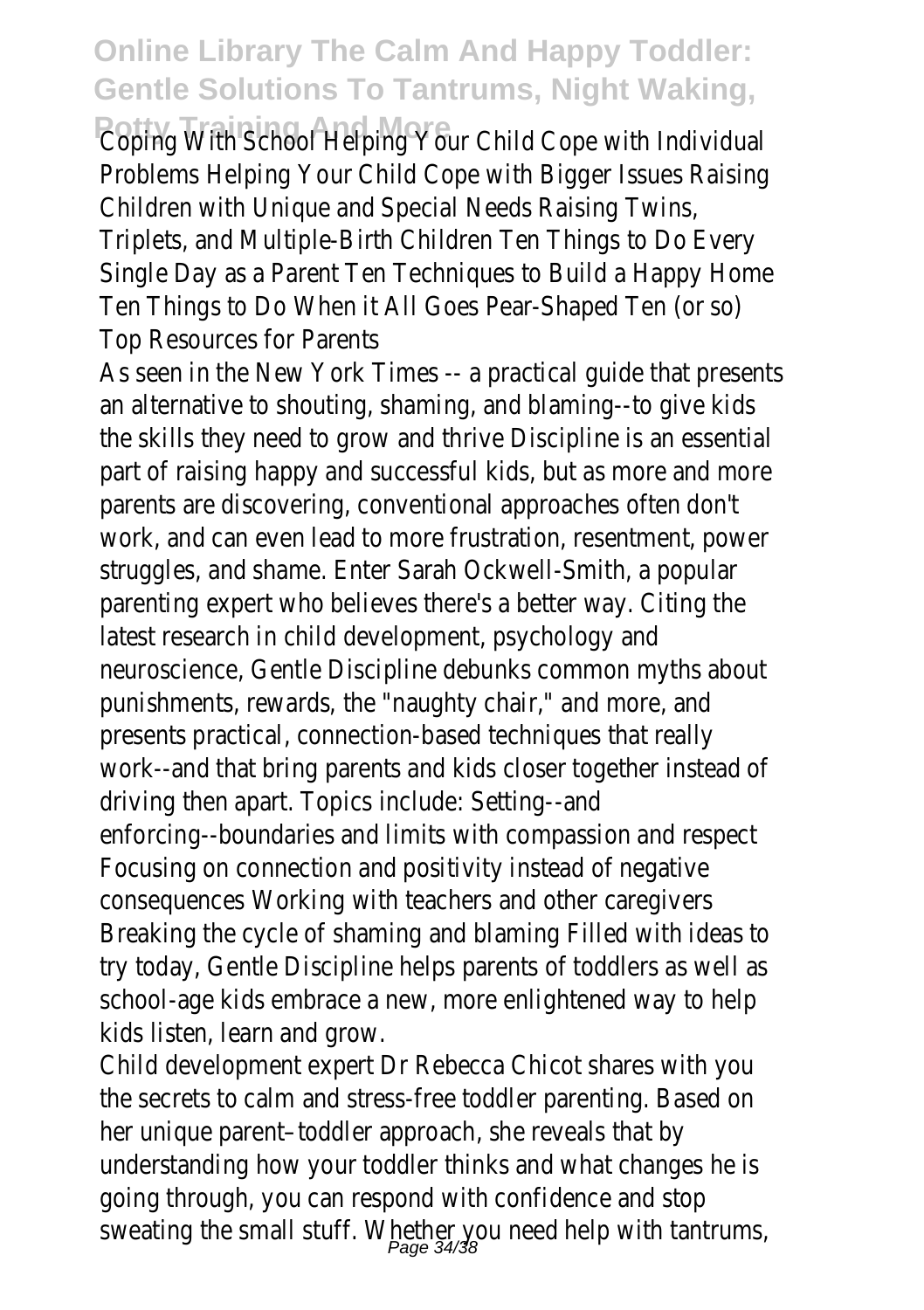Potty Training And More<br>might waking, potty training or fussy eating, A toddler toolkit to help you cope with ever A fire-fighting guide to hand-hold you throud toddler challenges; No! Now! Mine! Yuk! · A t development map to show you how your to what stage they are at, and how to best to their mental, social and emotional developme Happy Toddler is the 'how to' and 'why' of to read this book to understand your toddler, g and thrive together.

How to Stop Yelling and Start Connecting Calm Parents, Happy Siblings What the Happiest People in the World Knoy Confident, Capable Kids

The Toddler Years

Find Your Recipe for Happiness in the Chaos ToddlerCalm

This book works. It shows that that the naughty step, sticker charts and controlled crying are NOT the only solutions. Many parents struggle with getting their toddlers to sleep, picky eaters; respect; tantrums; discipline; throwing; biting; hitting, communication... All this is normal. What is important is that you don't base your whole relationship with your child on rewards and punishment. ToddlerCalm is about gentle parenting. It will give you a proven and successful alternative approach to creating a calm and happy family.

THE #1 SUNDAY TIMES BESTSELLER 'This book has changed my life' Joe Wicks 'As a parenting support book this is in a class of its own . . . It is perhaps the most helpful book for parents of children of any age' Professor Peter Fonagy, CEO Anna Freud National Centre for Children & Families 'This is a book that will change lives' Dr Suzanne Zeedyk, Infant Psychologist 'This book is absolutely brilliant! I love that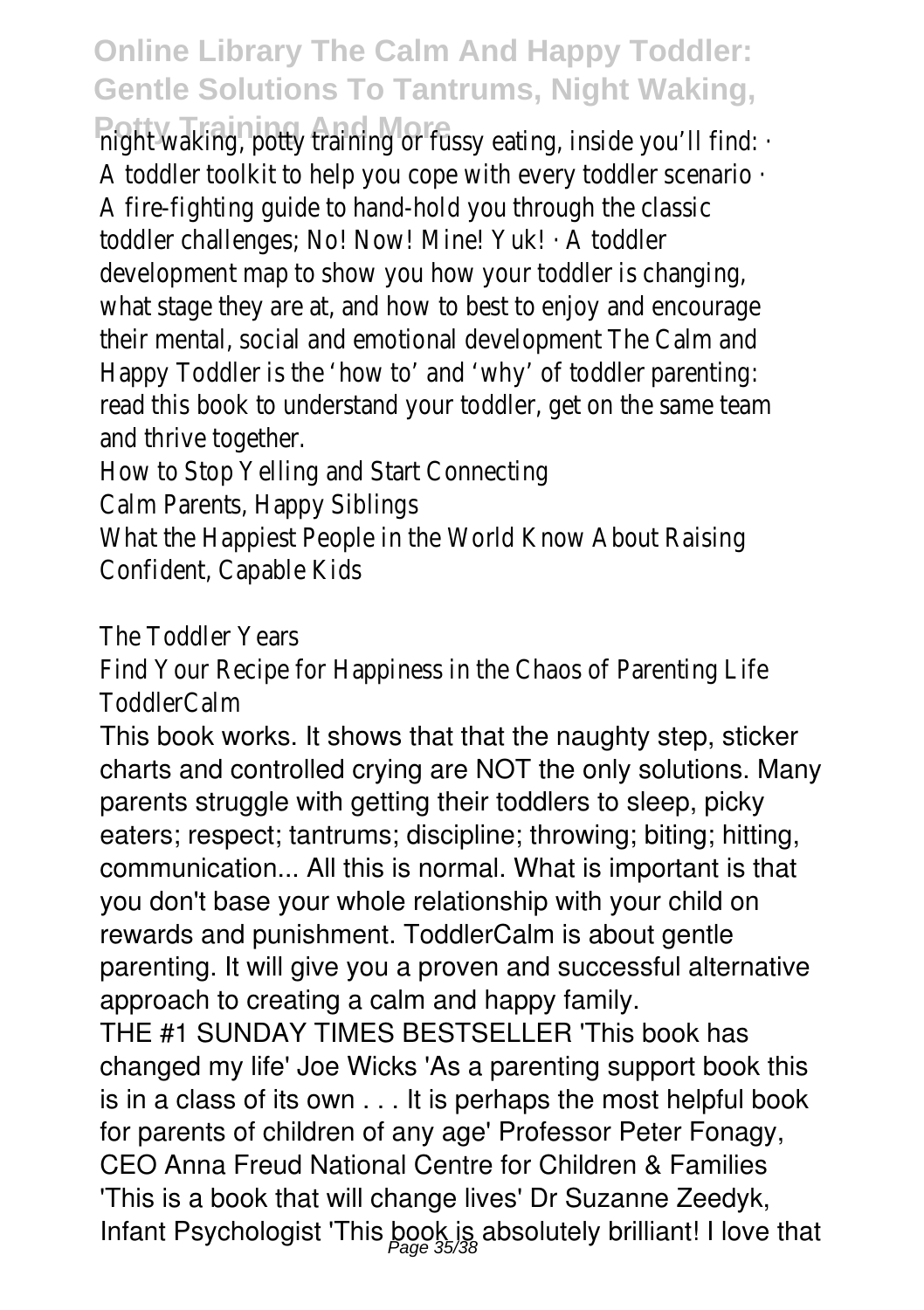**Potty Training And More** it is about parenting a healthy brain' Dr Guddi Singh, Paediatrician and Health Campaigner Want to know the secret to tackling tantrums and tears, stopping squabbles in seconds AND lay the foundations for your child's good mental health in the process? In There's No Such Thing As 'Naughty', mum to two young children, journalist and children's mental health advocate Kate Silverton shares her groundbreaking new approach to parenting under-fives that helps to make family life so much easier and and certainly a lot more fun! Kate's unique strategies, easy-to-follow scripts and simple techniques will enable you to manage those tricky everyday challenges with ease - and help you to enjoy the strongest bond possible with your child, both now and in the years ahead. Endorsed by leading figures in the field of children's mental health, at the heart of the book is a simple and revelatory way to understand how your child's brain develops and how it influences their behaviour. Rooted in the latest science - explained really simply - this engaging, accessible and warm parenting guide will redefine how you see and raise your children, with a new understanding that for under-fives, there can be no such thing as 'naughty'. Now updated with new material throughout, Alicia F. Lieberman's The Emotional Life of the Toddler is the seminal, detailed look into the varied and intense emotional life of children aged one to three. Hailed as "groundbreaking" by The Boston Globe after its initial publication, the new edition includes the latest research on this crucial stage of development. Anyone who has followed an active toddler around for a day knows that a child of this age is a whirlwind of explosive, contradictory, and ever-changing emotions. Alicia F. Lieberman offers an in-depth examination of toddlers' emotional development, and illuminates how to optimize this crucial stage so that toddlers can develop into emotionally healthy children and adults. Drawing on her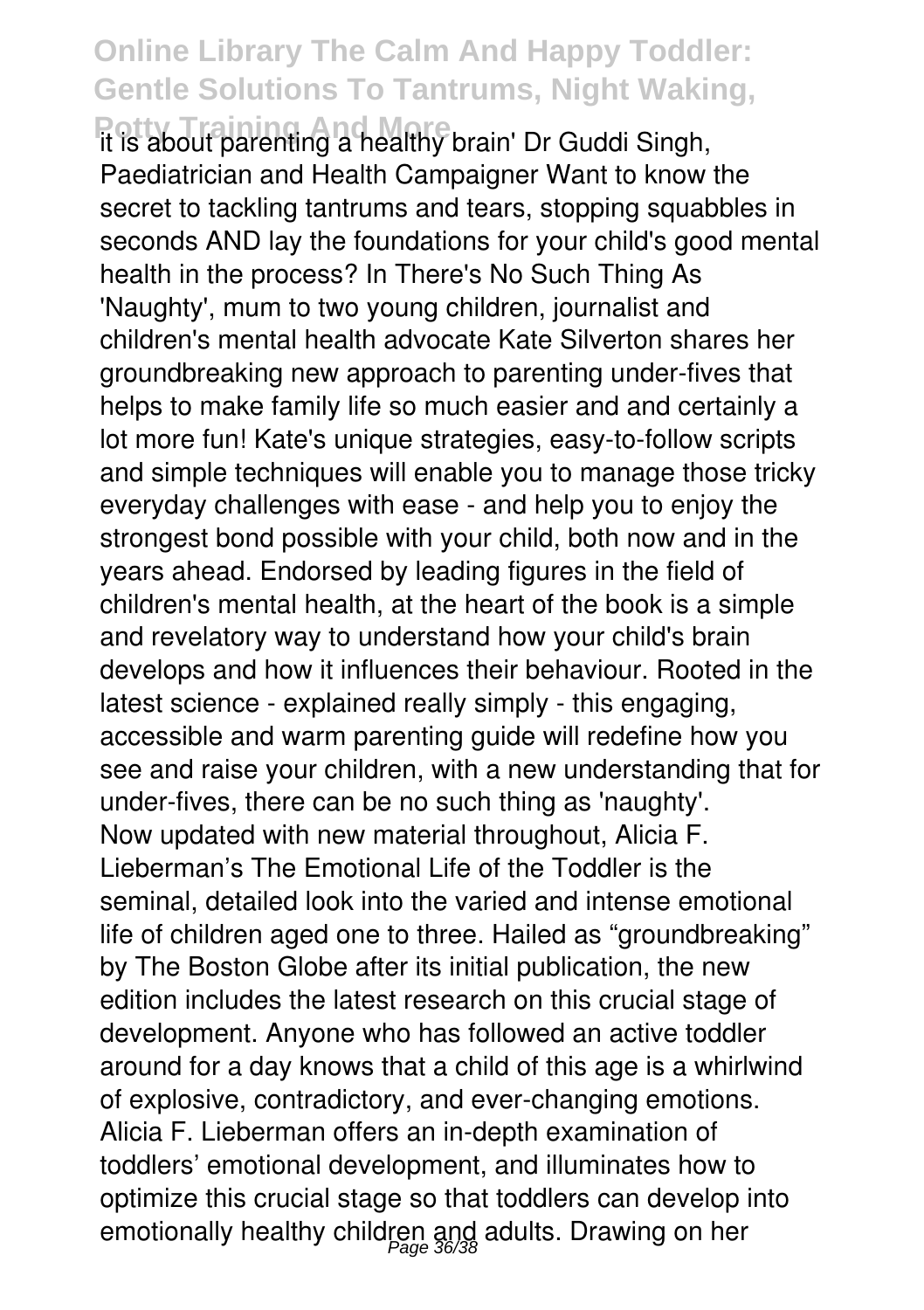**Tifelong research, Dr. Lieberman addresses commonly asked** questions and issues. Why, for example, is "no" often the favorite response of the toddler? How should parents deal with the anger they might feel when their toddler is being aggressively stubborn? Why does a crying toddler run to his mother for a hug only to push himself vigorously away as soon as she begins to embrace him? This updated edition also addresses twenty-first century concerns such as how to handle screen time on devices and parenting in a postinternet world. With the help of numerous examples and vivid cases, Lieberman answers these and other questions, providing, in the process, a rich, insightful profile of the roller coaster emotional world of the toddler.

Trusted maternity nurse Lisa Clegg is on-hand to gently guide you through your child's toddler years. In this book, you'll learn everything you need to know to support your toddler's development, including: · Potty training – when and how to start  $\cdot$  Behaviour – avoiding and coping with tantrums  $\cdot$ Feeding – introducing new foods and avoiding fussy eating  $\cdot$ Learning – encouraging language and movement · Next steps – preparing your toddler for nursery and pre-school With practical advice, answers to common questions and confidence-boosting tips, The Blissful Toddler Expert is the essential handbook for all parents with toddlers. Simple strategies for a happier home and more cooperative kids. For children aged 3-13. Finally, a revolutionary programme that gives you simple steps to take the daily battles out of parenting. These strategies resolve one of parents' biggest frustrations: getting your children to listen and do what you ask, the first time you ask. When children are at their best, it is easy to get along with them and enjoy them. However, when they are defiant, argumentative or disrespectful, it is easy to get wound up, to argue back, threaten, nag or shout. If this sounds like the situation in your